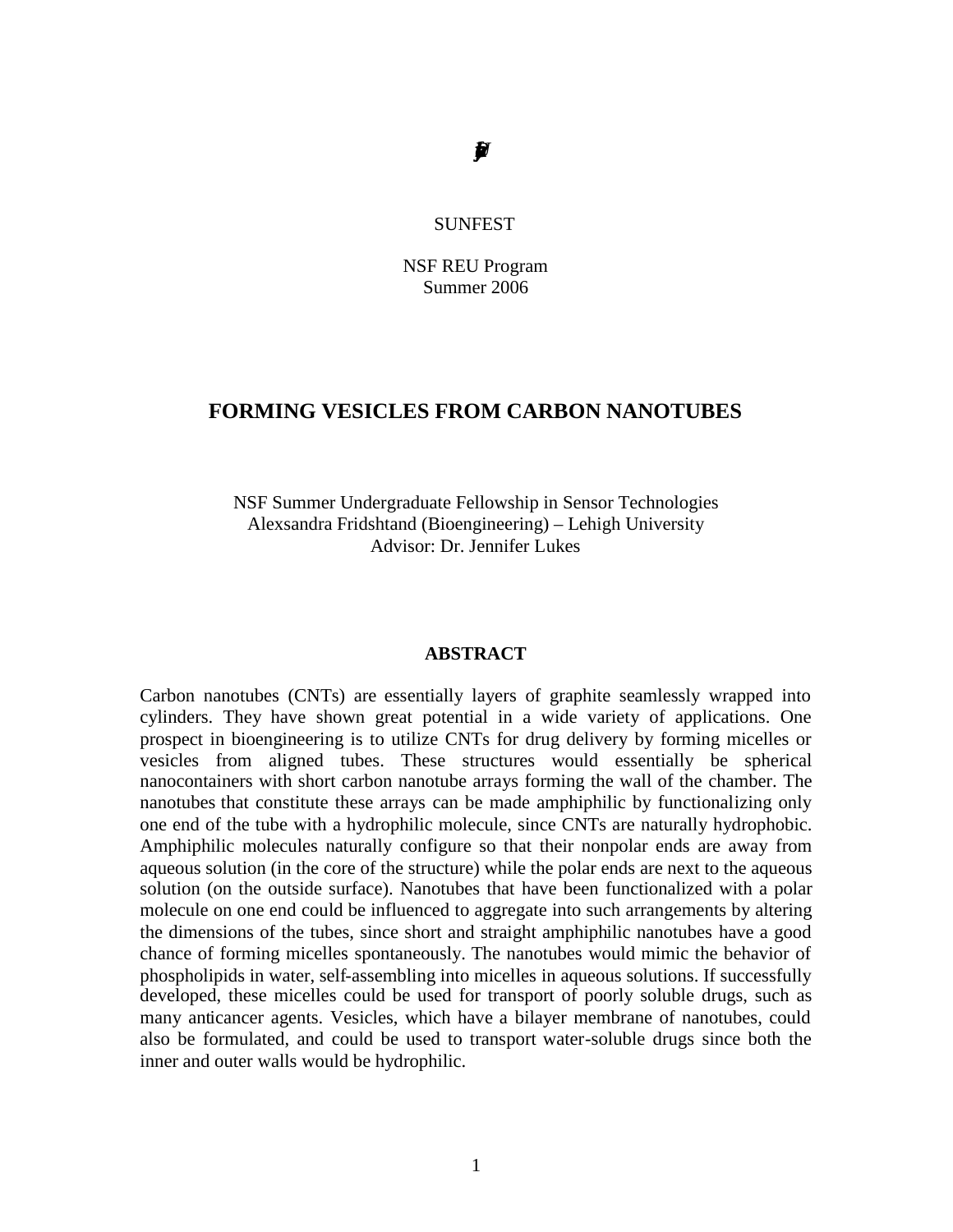# **Table of Contents**

| 2.      |  |    |  |
|---------|--|----|--|
|         |  |    |  |
|         |  |    |  |
| $3_{-}$ |  |    |  |
|         |  |    |  |
|         |  |    |  |
| 4.      |  |    |  |
| 5.      |  |    |  |
|         |  |    |  |
|         |  |    |  |
| 6.      |  |    |  |
|         |  |    |  |
|         |  |    |  |
|         |  |    |  |
|         |  |    |  |
|         |  |    |  |
| 8.      |  |    |  |
| 9.      |  |    |  |
|         |  | 24 |  |
|         |  |    |  |

Appendix A: Data Sheet for y-Secretase Inhibitor IX Appendix B: Price Quotations

Appendix C: Data Sheets for Fluorophores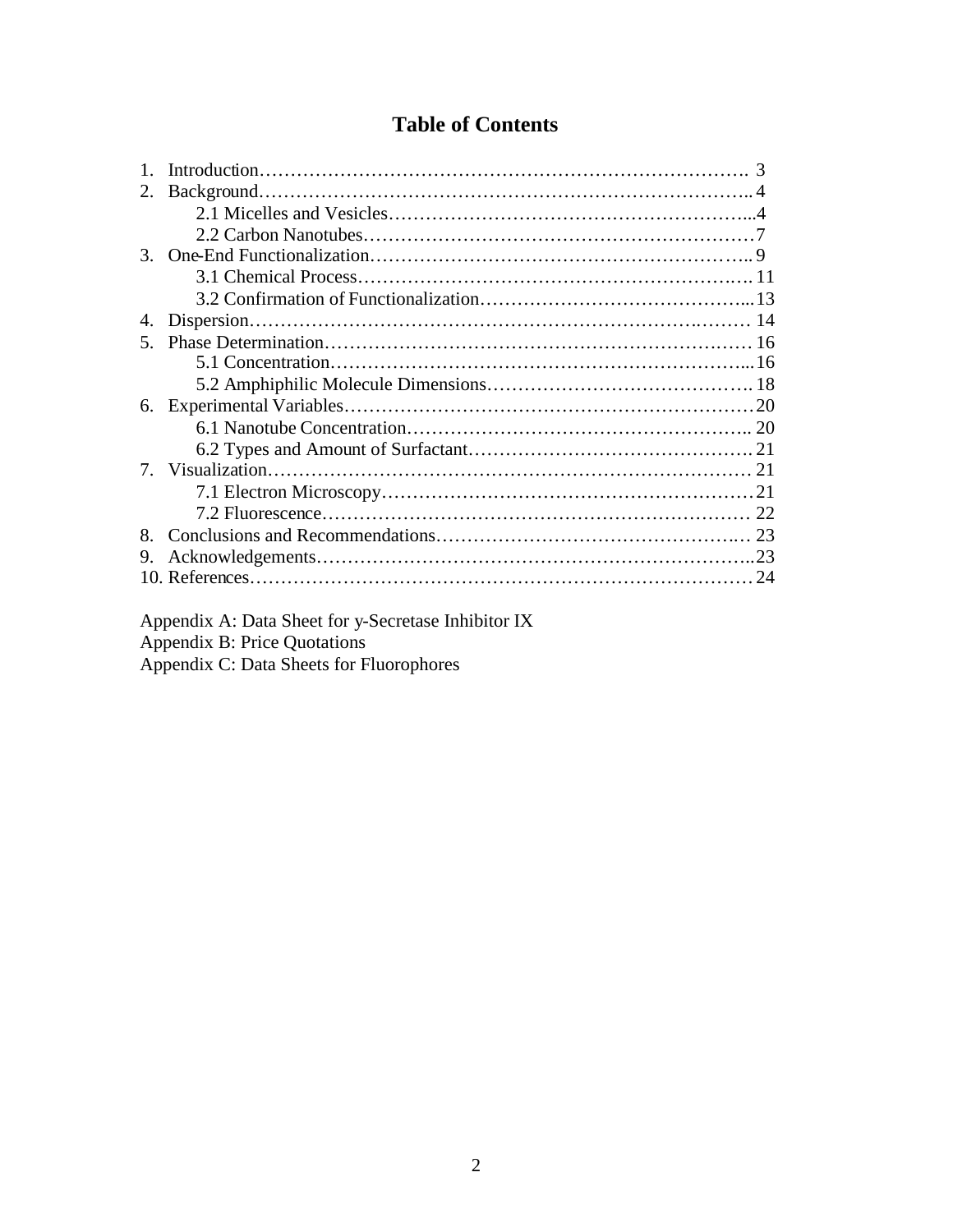#### **1. INTRODUCTION**

In recent years, new drug delivery systems have been developed that are more efficient, safer, and more beneficial than the traditional forms of drug administration. Such new approaches have allowed novel therapies to be established that can be used to treat conditions that have been previously incurable. One of the most prominent drug delivery methods is the entrapment of drugs in small spherical containers called vesicles which can then be injected into the bloodstream of a patient. This mechanism can be used to deliver medicine directly to the site in need of treatment, and has been specifically tailored to target cancerous tumors.

Vesicles can be made of substances such as proteins, carbohydrates, and synthetic polymers, but vesicles made from lipids, called liposomes, are by far the most widely studied. These structures are generally very tiny, their dimensions being on the nanoscale. They exhibit remarkable properties such as biocompatibility, degradability, and nontoxicity that allow them to travel with ease throughout a patient's body. However, existing vesicles are not without their problems, such as the poor stability of liposomes in vivo [17]. In this paper, carbon nanotubes will be introduced as a possible alternative in creating vesicles to transport drugs, instead of lipids and polymers.

The goal of this project was to investigate how an artificial vesicle could be developed from carbon nanotubes in order to be used to encapsulate and transport drugs within a patient's body. Nanotubes would need to align parallel to each other (just as lipids do) to make up the membrane. In order for this to be achieved, the carbon nanotubes would need to mimic the behavior of phospholipids, which make up naturally occurring vesicles found in cells. Phospholipids are amphiphilic molecules, that is, they have a hydrophobic (water-fearing) region and a hydrophilic (water-loving) region. Because the two ends of phospholipids have different polarities, they spontaneously assemble into different phases when placed in aqueous solutions so that they hydrophilic ends are near the water and the hydrophobic ends are away from the water. To form such phases from carbon nanotubes, they too must be made into amphiphilic molecules so that self-assembly is made possible. This can be achieved by functionalizing one end of the nanotubes with a hydrophilic molecule, since carbon nanotubes are intrinsically hydrophobic.

Once carbon nanotubes have been functionalized on one end with a polar molecule, experiments can be run to determine what types of conditions are most preferable for the nanotubes to assemble into aggregates such as bilayers, micelles, and vesicles. The dimensions of the nanotubes as well as their concentration in solution can be altered in order to observe how these variables affect what phase the nanotubes will form in aqueous solutions. Also, different surfactants can be added to the solution to better disperse the nanotubes and establish whether they aid the formation of aggregates from carbon nanotubes.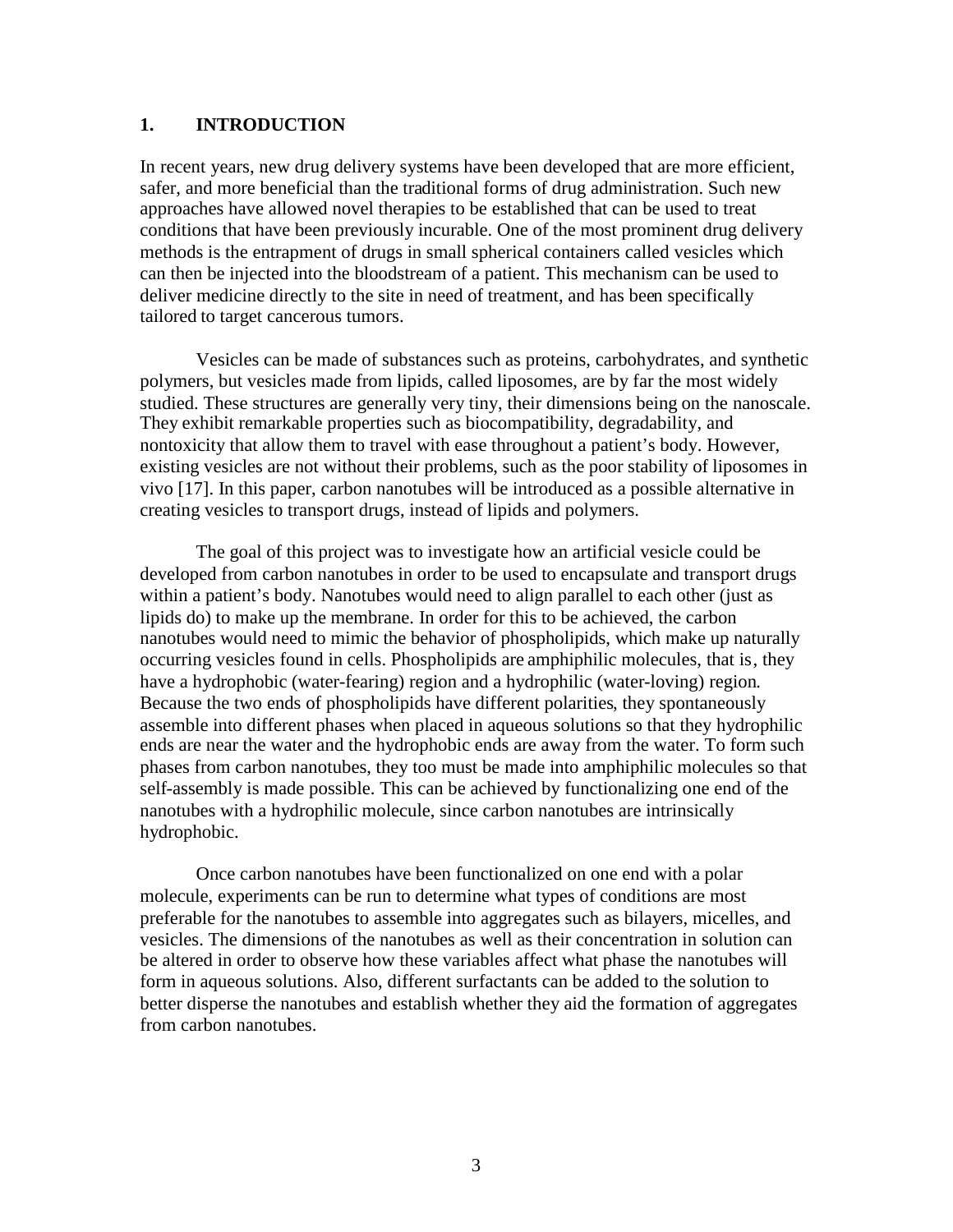#### **2. BACKGROUND**

#### **2.1 Micelles and Vesicles**

Naturally occurring micelles and vesicles are made up of phospholipids, which are amphiphilic molecules consisting of a water-loving (hydrophilic) region and a waterfearing (hydrophobic) region. These amphiphilic molecules spontaneously aggregate into structures such as micelles, inverse micelles, bilayers, and vesicles when placed in aqueous solutions such as water in order to keep the hydrophobic regions hidden from water and the hydrophilic regions near water. These types of formations are commonly found in animal cells: a bilayer forms the cell membrane as well as organelle membranes, and vesicles are used to transport substances in and out of the cell, typically to either excrete waste or to import nutrients. Because of the tiny size of typical vesicles inside a cell (about 20-50nm), and their inherent function to hold and transfer various materials, they are the perfect candidates for drug deliver systems [0].

Employing micelles and vesicles made of various materials as drug carriers is currently an area of intense research. These types of structures have many attractive properties such as good biocompatibility, small size, and high stability both in vitro and in vivo [1]. They can also be made to have other, more specific, characteristics including slow degradability or reaction to certain stimuli (temperature, pH, etc.). The carriers should also be long circulating, so that they can "slowly accumulate in pathological sites with affected and leaky vasculature (such as tumors, inflammations and infracted areas) via the enhanced permeability and retention effect (EPR) and enhance drug delivery in these areas" [3]. In this way micelles and vesicles can be used to transport drugs, such as anti-cancer agents, to a target site such as a tumor.

Since micelles have an interior that is hydrophobic, they can be used to carry many poorly soluble pharmaceuticals. If the drug to be transported is hydrophilic, liposomes (artificial vesicles) can be created. These structures have a bilayer membrane, so that hydrophilic tails make up both the outside and inside surfaces while the hydrophobic regions are trapped in the middle of the membrane. Images of a micelle and a liposome are shown below:



**Figure 1 – Illustration of the different phases of amphiphilic molecules**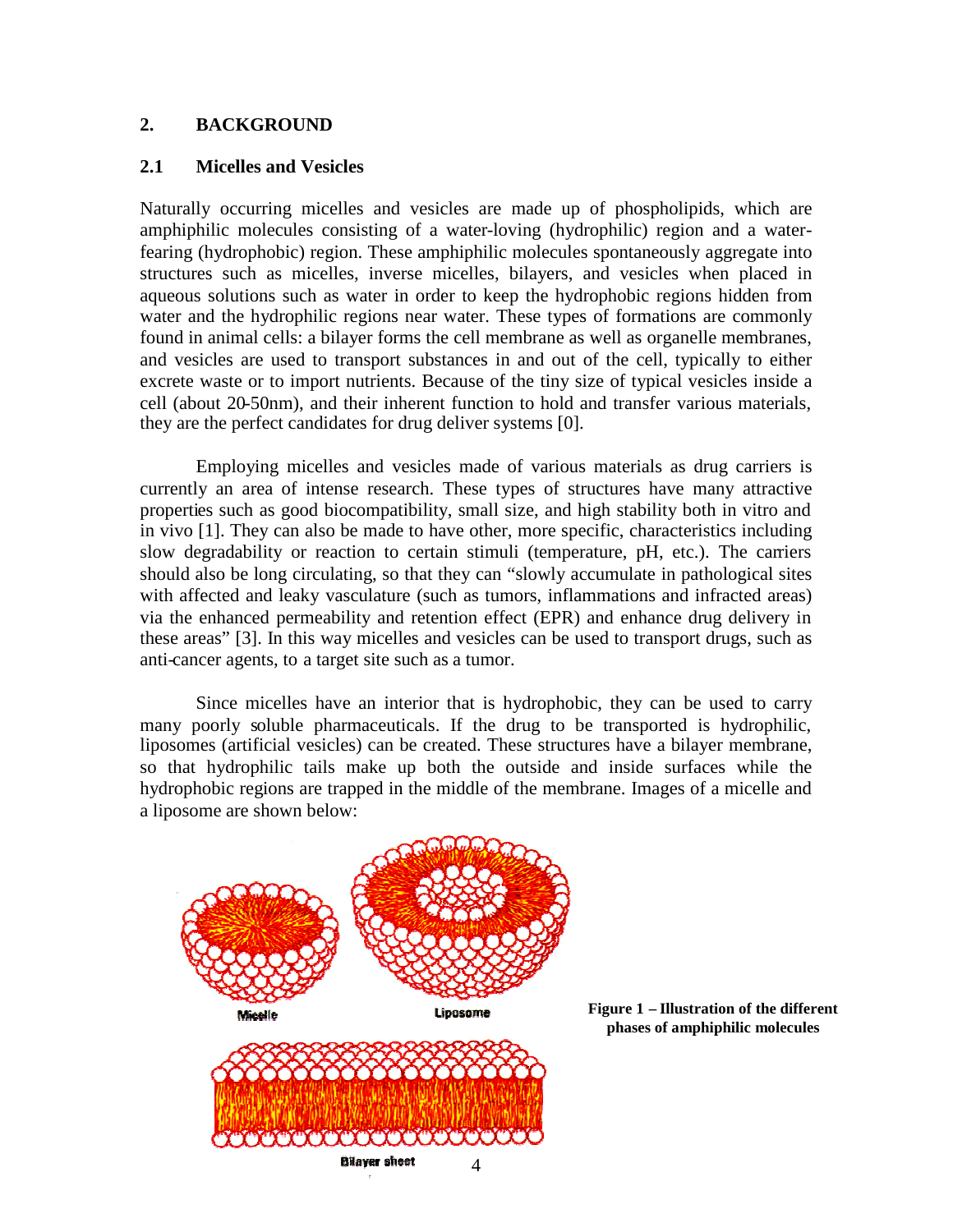Amphiphilic molecules can also spontaneously form straight bilayer sheets, also shown above. Which of these three configurations are actually formed when amphiphilic molecules are placed in water depends on several conditions, the main ones being amphiphilic molecule concentration and the actual dimensions of the molecules.

Although the molecules used to form micelles are amphiphilic, they will still disperse in water in very low concentrations. The onset of formation of micelles is called the *critical micelle concentration* (CMC); when the concentration is increased above this value, the number of micelles formed increases. When the concentration reaches very high values, an inverted micelle phase can be formed, in which the hydrophobic regions are actually on the outside of the sphere and the little water present in solution is actually trapped inside the core of the micelle [0].

The shape and dimensions of the amphiphiles have a lot do with what type of phase will be formed in an aqueous solution. When the cross-section of the hydrophilic region of the amphiphile is large compared to that of the hydrophobic area, the hydrophobic regions will bundle in the core of the micelle since it is easy for them to fit all together, and a regular micelle will be formed. When the two regions are close to the same size, it is likely that a bilayer will be formed because it is not easy for either portion to cramp together in the center. If the hydrophilic part of the amphiphile is too small, an inverted micelle may form (as mentioned above) since the hydrophilic parts can fit together in the core while the larger hydrophobic regions will be on the outside of the micelle [30].

Both the concentration and shape of the amphiphiles in an aqueous solution tie in with the energy considerations that really determine which phase is most stable in a particular environment. Forming micelles reduces entropy, an unfavorable operation, since order is being made from a disorganized solution. However, it is favorable when there is minimal energy present, which occurs when a micelle is formed since the hydrophobic regions are away from water while the hydrophilic parts are near the water. Therefore, the respective amounts of entropy and energy must be balanced for micelles, or other aggregates, to form in a given situation [0].

By experimenting with different concentrations of amphiphilic molecules and by varying their dimensions, certain conditions can be established that would be preferable for the formation of vesicles (for the transport of hydrophilic drugs) or micelles (for hydrophobic drugs) in aqueous solutions. One anti-cancer drug that can be potentially used is y-Secretase Inhibitor IX, which is hygroscopic, meaning it attracts moisture [Appendix A]. In this case, a vesicle would be needed to hold and transport this drug since it would behave like a hydrophilic substance. However, many other anti-cancer agents are intrinsically hydrophobic, so micelles that could be formed to carry such substances would also be of great benefit [1].

This project's goal was to learn more about the conditions that would allow carbon nanotubes to form such aggregates as micelles and vesicles. The notion of utilizing micelles and/or vesicles to transport various drugs has been investigated rather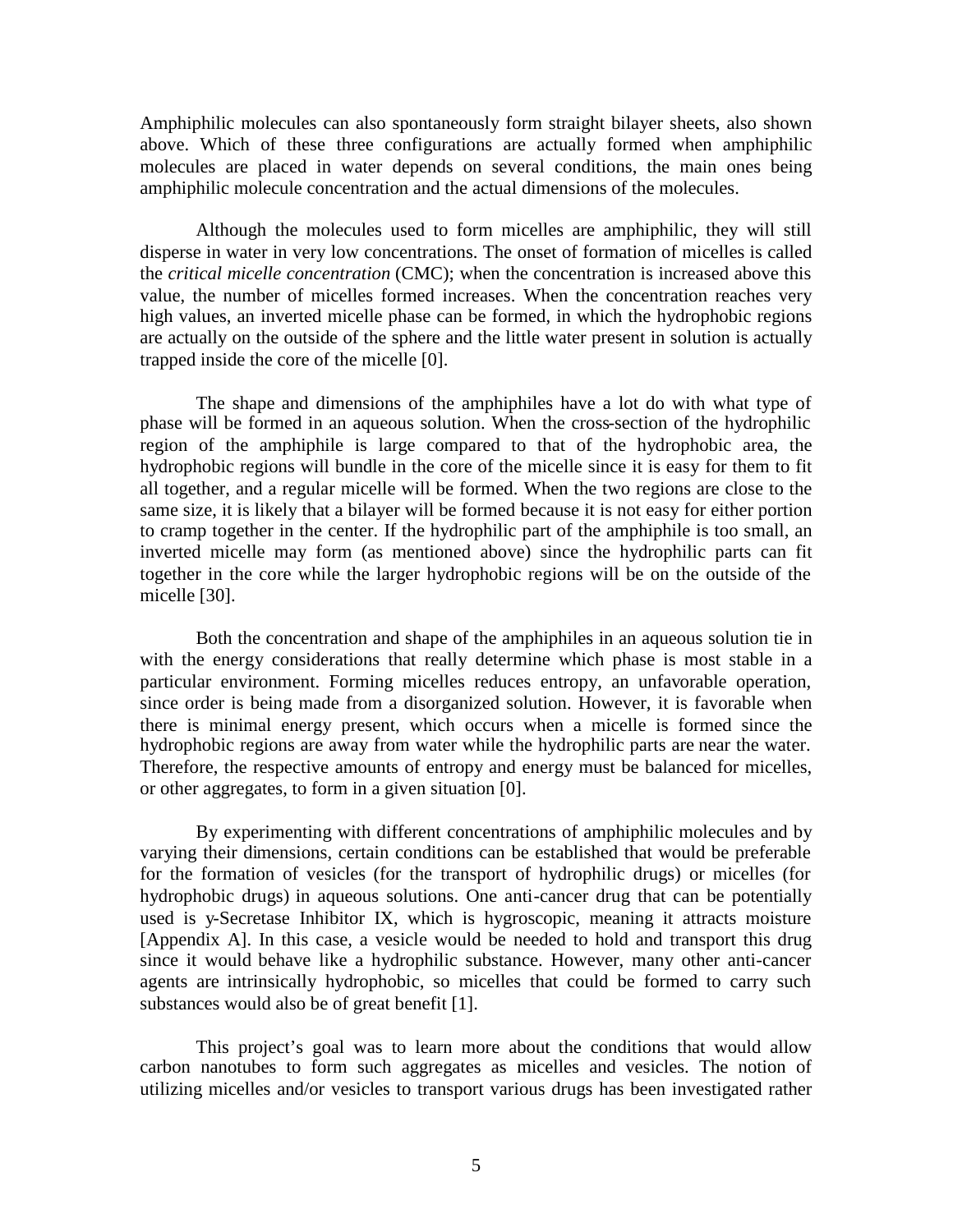thoroughly, but most of these structures have been formulated from polymers, not carbon nanotubes. In these cases, polymer monomers have been made into amphiphilic molecules so that they will aggregate into polymeric micelles in aqueous solutions, with their hydrophobic regions in the core of the micelle and their hydrophilic tails toward the water [3]. These polymeric monomers are made to mimic the behavior of phospholipids, which is what will be attempted here with carbon nanotubes. Since carbon nanotubes are intrinsically hydrophobic, hydrophilic molecules will need to be attached at one end of each nanotube to make them into amphiphilic molecules. If this can be accomplished, the nanotubes will function in a self-assembling system when placed in aqueous solution by forming spontaneously under the right conditions [3, 4].

Carbon nanotubes are more suitable materials for this purpose than are polymers or other molecules for a few reasons. The intrinsic properties of nanotubes provide one advantage, and the mechanisms of drug release from the vesicle/micelle once it arrives at its target site provide another. The small size of carbon nanotubes allows them to form vesicles/micelles that could travel anywhere throughout the body without much obstruction. Since carbon nanotubes "are of the size where cells do not recognize them as harmful intruders", they are able to enter cells with ease [19]. The dimensions of most cells are in the micrometer range and the space within them is very congested, so ideal drug delivery systems must be in the nanometer range in order to properly interact with or enter a cell [20]. Also, nanotubes are very stiff and exceptionally strong, yet have remarkable flexibility and can resist fracture [19]. The rigidity of their structure would make aggregates formed from them very stable, with the ability to withstand harsh conditions present within the body [18, 33].

However, some may argue that these properties can be accomplished with certain types of polymers, or combinations of polymers. So the deciding factor is really how these micelles/vesicles will rupture at the target site and release their contents. The structures that have currently been made from polymers either degrade over time, which means micelles/vesicles that have not reached the target site will deliver their contents wherever they are in the patient's body, or are ruptured by a change in pH. This can be harmful for the patient's body since the pH balance of the blood is altered as a result [4]. Vesicles or micelles that are made from carbon nanotubes, however, can be made to rupture when a specific stimulus is applied, such as increased temperature [30]. This will avoid the problem of vesicles decomposing during delivery and releasing drugs that could be toxic. The heat can be applied directly to the tumor region using an infrared light, which is not harmful to the patient's body since skin and other biological systems are transparent to it [10]. This technique is also beneficial since it does not require the pH balance of the patient's body to be modified. Because carbon nanotubes intrinsically absorb infrared light, they can be optically stimulated to carry out different functions [10]. In this case, the carbon nanotubes would be heated up and caused to disassemble by the infrared light source, but no harm would be done to the healthy regions of the patient's body.

It is clear that if vesicles can be developed from carbon nanotubes, there will be many opportunities to make advances in drug delivery systems. Transporting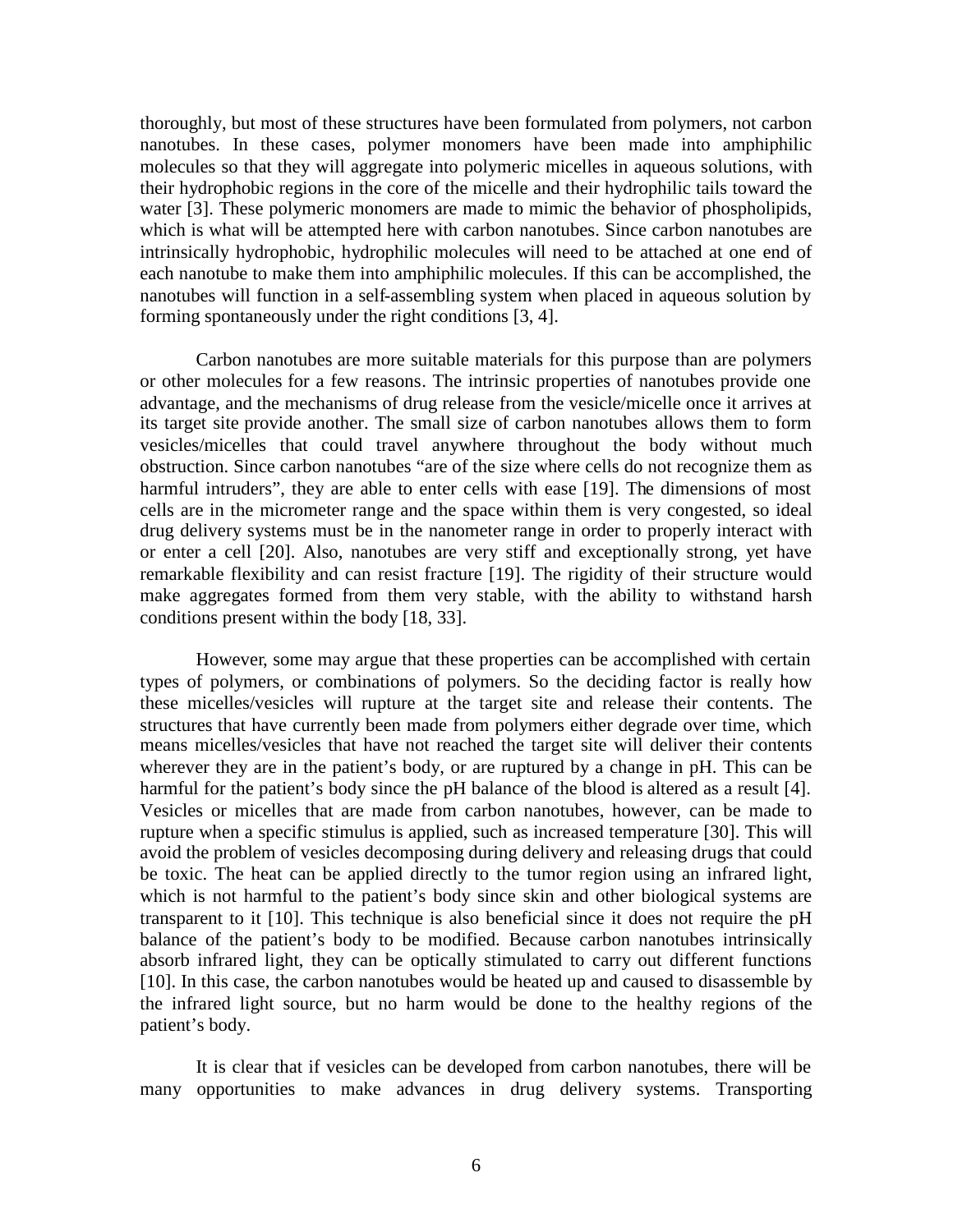pharmaceuticals in vesicles made of nanotubes will provide more precision in controlling the structure and organization of drug-delivery mechanisms [20]. But forming these vesicles may be a difficult task, since the properties of carbon nanotubes are still being thoroughly investigated. In order to understand how to approach the venture of formulating vesicles or micelles, the structure and characteristics of carbon nanotubes must first be recognized.

#### **2.2 Carbon Nanotubes**

A carbon nanotube is essentially a sheet of hexagonally arranged carbon atoms (a sheet of graphite, or graphene sheet) rolled seamlessly into a cylinder, as pictured below:





A graphene sheet can be rolled into a cylinder in several ways, leading to different orientations of the lattice with respect to an arbitrary tube axis. These varying configurations are referred to as chiralities, and there are three types that nanotubes are generally grouped in: armchair, zigzag, and chiral nanotubes [33]. Carbon nanotubes (CNTs) can also be pictured as a hollow sphere of carbon atoms, or fullerene, that has been stretched along one axis to produce a cylinder that is capped with a hemisphere on each end. The three different types of nanotubes, along with their respective fullerenes, are shown below:



The varyin Figure 3 – Image of armchair, zigzag, and chiral nanotubes (top to bottom on erties change as **the right) and their corresponding fullerene forms (top to bottom on the left)** chair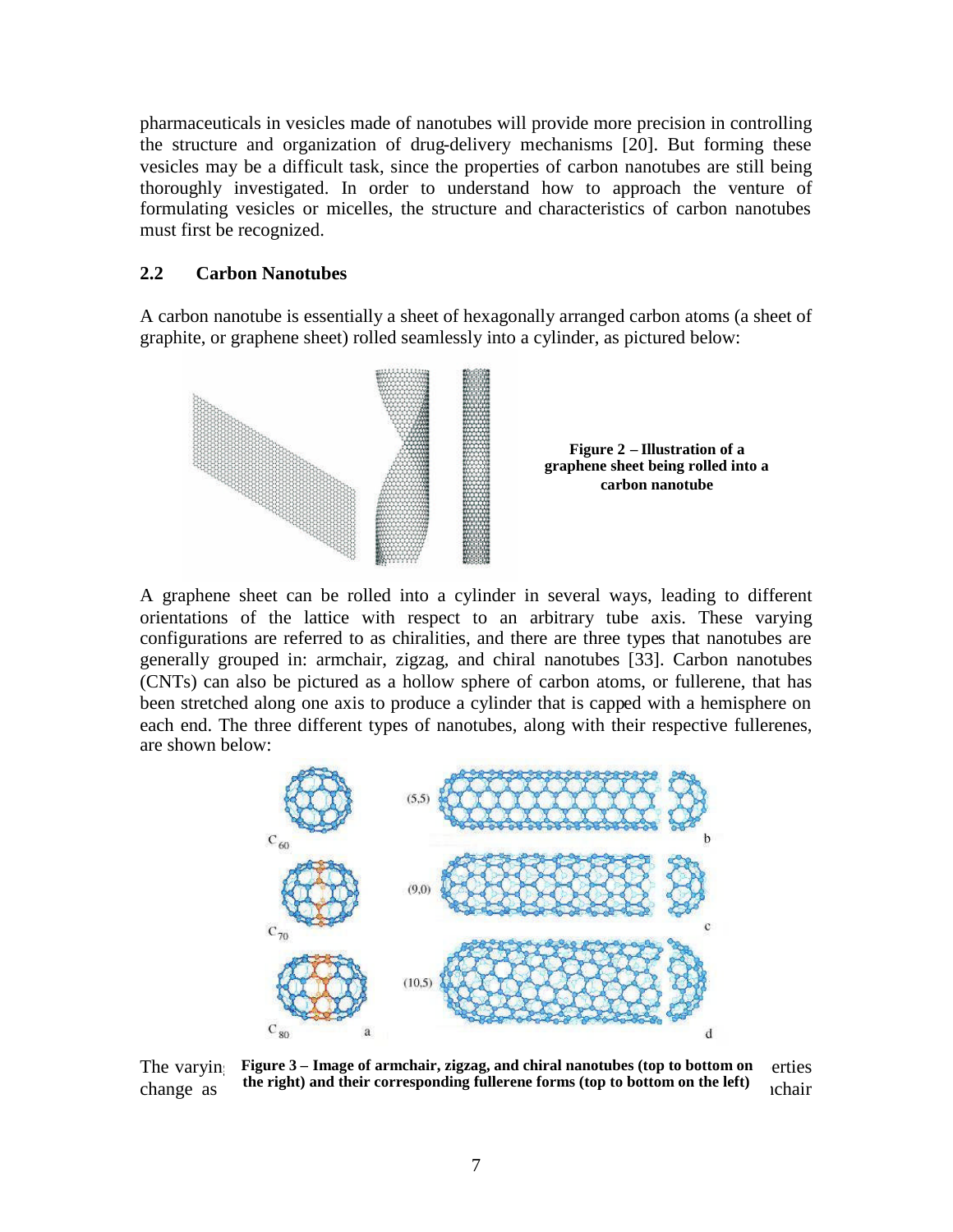nanotubes are metallic, whereas zigzag and chiral nanotubes can be either metallic or semiconducting. The configuration of a nanotube can be defined in terms of an integer pair (*n, m*), which characterizes the tube's direction and diameter by the following equations:

$$
d = [a \sqrt{(m^2 + mn + n^2)}] / \prod
$$

$$
\theta = \arctan [-(\sqrt{3}n) / (2m + n)]
$$

where *d* is the diameter, *a* is the lattice constant in the graphene sheet and  $\theta$  is the chiral angle of the carbon nanotube. The relation between *n* and *m* describes the three categories of nanotubes: 1) armchair  $\rightarrow n = m$  and chiral angle is 30 degrees, 2) zigzag  $\rightarrow n = 0$  or *m*  $= 0$  and chiral angle is 0 degrees, and 3) chiral  $\rightarrow$  other values of *n* and *m* and chiral angles between 0 and 30 degrees [33, 34]. Example integer pairs for each of the nanotube types are shown in Figure 3.

Besides the varying chiralities and diameters of nanotubes, there are also two major types of CNTs: single-walled nanotubes (SWNTs) and multi-walled nanotubes (MWNTs). Single-walled nanotubes consist of only one graphene cylinder, while multiwalled nanotubes have many concentric graphene cylinders nestled within one another and can have diameters much larger than single-walled tubes [23]. SWNTs typically have a diameter of about 1.4 nm, which is very close to the diameter of an ideal (10, 10) carbon nanotube. The spacing between the concentric layers in a MWNT is about 0.34 nm, which is close to the interlayer distance in graphite [18, 19, 33]. Examples of singlewalled and multi-walled nanotubes are pictured below to allow for contrast:



**Figure 4 – Cross-sectional images of a SWNT (left) and a MWNT (right)**

Both single-walled and multi-walled nanotubes are insoluble in most solvents due to the great hydrophobicity of carbon [6]. Also, strong van der Waals forces between adjacent nanotubes compel them to bunch together in clusters or ropes [2, 22, 36]. Hence, both types of CNTs will bundle together in solution, especially if the solution is polar or aqueous [7]. In order to allow the manipulation of nanotubes, many steps have to be taken to disperse the nanotubes since they will clump together otherwise. Dispersion in various solvents is an important step to enhance the performance of CNTs, and usually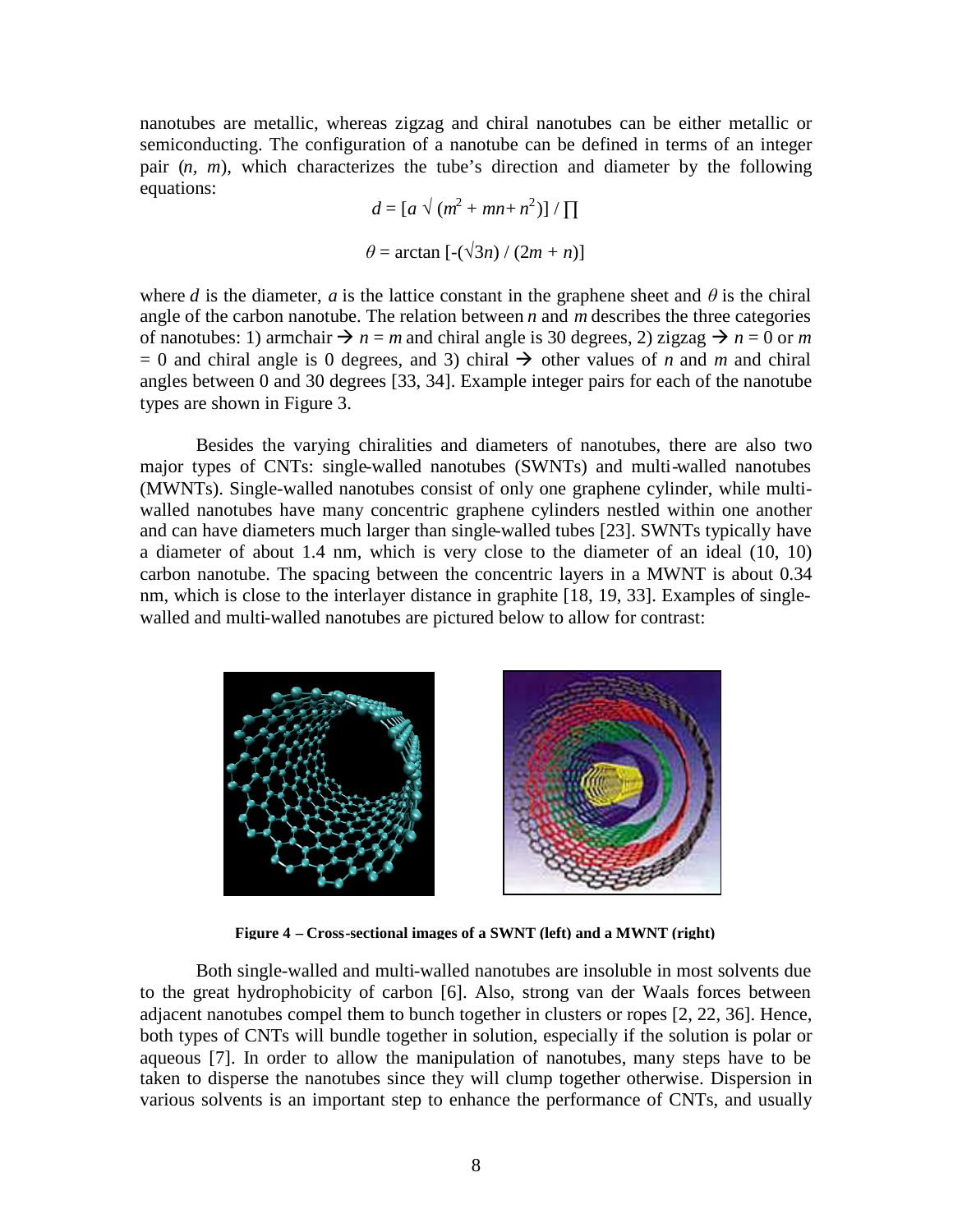involves techniques such as ultrasonication and centrifuging [2]. Other mechanisms have been described that use polymers to "wrap carbon nanotubes and render them soluble in water or organic solvents", but this technique is not used in this project [5].

Solubilization of carbon nanotubes in different solutions can be achieved by functionalization with certain molecular groups or by adding surfactants to the solution [9, 31, 32]. Functional groups such as amines, alkylaryl amines, or carboxylic acids allow CNTs to be dissolved in various solvents [5, 21]. Numerous surfactants can be used to produce "stable aqueous dispersions" of carbon nanotubes by "coating the nanotubes and increasing the surface interaction between the nanotubes and the water" [32]. Sonication can also be used in combination with functionalization and surfactants in order to maximize the dispersion of CNTs in solution. Improved solubility of carbon nanotubes increases their ability to be processed and allows their unique properties to be coupled with other materials to produce innovative applications in a variety of fields [21]. Functionalization of nanotubes and coating with surfactants can also be used to achieve biocompatibility, which is especially important for applications such as drug delivery systems that will take place in vivo [8].

#### **3. ONE-END FUNCTIONALIZATION**

In order for carbon nanotubes to have the ability to self-assemble in aqueous conditions, a hydrophilic region must be introduced to one end of the nanotube so they become amphiphilic molecules. Since spontaneous self-aggregation is best known in phospholipids, carbon nanotubes will be used to mimic the unique behavior of these molecules.

Phospholipids are made up of two fatty acid tails, which are hydrophobic, and phosphate head, which is hydrophilic. This structure makes the molecule amphiphilic, and they naturally assemble to keep their tails away from water and their heads near water [0, 4]. To give carbon nanotubes the same feature, a hydrophilic molecule (or numerous molecules) needs to be attached to one end to mimic the phospholipids head, and the nanotube itself will act as the hydrophobic tail. The structure of a phospholipid is compared to a theoretical model of a functionalized nanotube below:

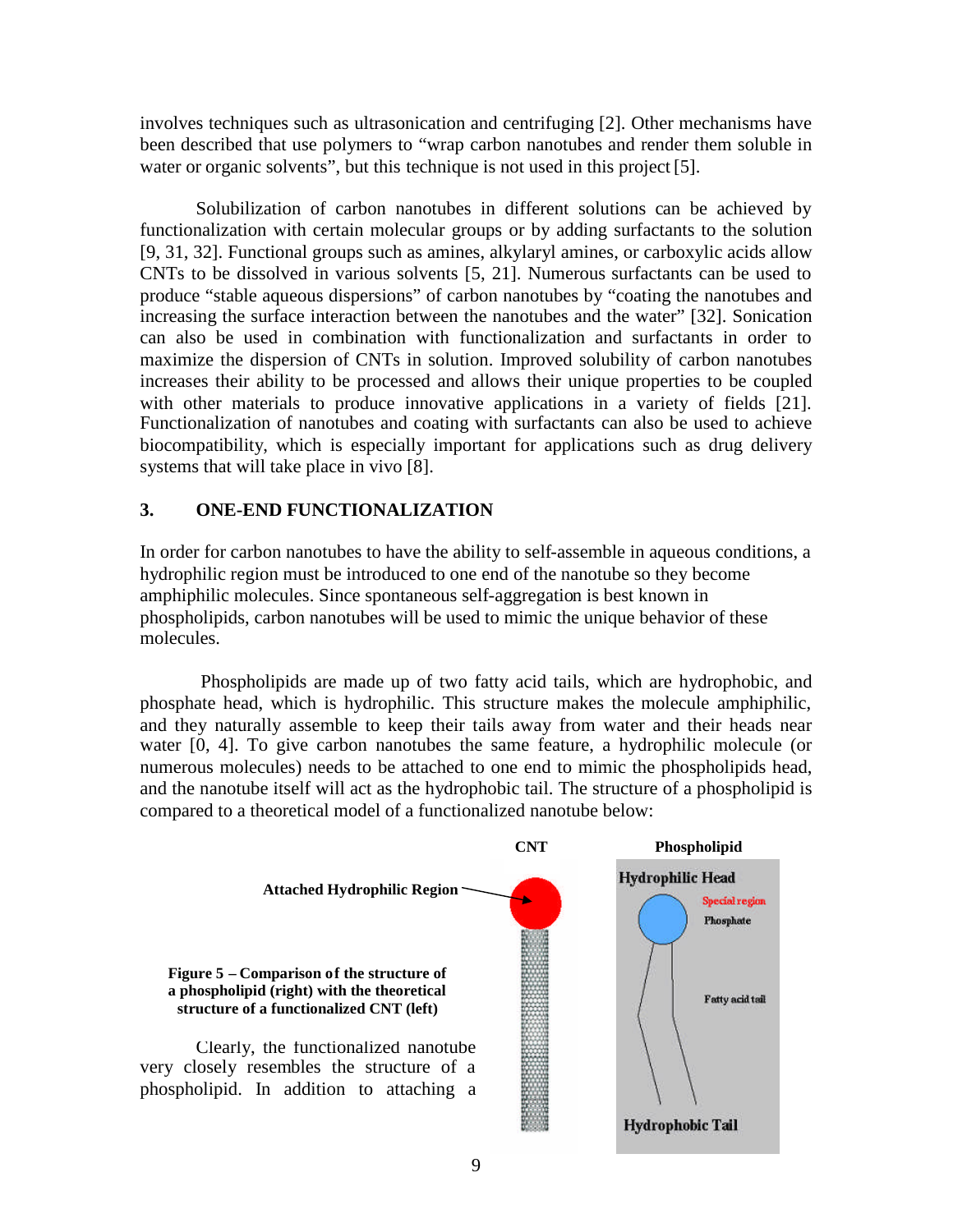hydrophilic group to one end of the tube, the nanotubes should also be as straight as possible in order for them to align next to each other when forming a micelle, vesicle, or bilayer. Because nanotubes ordinarily "have very small diameters and large length, they have very high aspect ratios" and are therefore "susceptible to structural instability" [19]. This property (along with the strong van der Waals attractions) causes CNTs to bend and twist around each other, resembling thin hairs that have been entangled into networks [22]. Hence, if straight nanotubes are desired, the CNT dimensions need to be modified to lower the aspect ratio by increasing the diameter and shortening the length [16]. Specifying the length and diameter of carbon nanotubes is still a methodology that is being perfected, so it is difficult to control the exact proportions of the nanotubes. Nanotubes can be cut into smaller portions by utltrasound, but the broken pieces are not uniform in length and would not be well-suited to form aggregates such as micelles and vesicles [18]. In order to obtain carbon nanotubes of uniform dimensions, they are grown in parallel, aligned arrays on a substrate. This method allows more precision in controlling the length and diameter of the nanotubes. Specifically, the size of the catalyst particle at the tip of the nanotube determines the diameter of the tube, and the growth process can simply be stopped when the desired length is reached [29]. An image of a carbon nanotube array is shown below:



**Figure 6 – An aligned array of carbon nanotubes grown on a silicon substrate**

Since nanotube dimensions are on such a tiny scale, it becomes very difficult grow arrays of tubes that have a length smaller than about 1 micron (1000nm), purely because it becomes challenging to work with precision. The diameters, however, can be substantially smaller, ranging anywhere from 5-100nm, depending on the size of the catalyst particle used to grow each tube [29]. In order to acquire straight and uniform nanotubes, the diameter to length ratio should be relatively small so that the tubes are short and wide. Since the smallest length that can be obtained from the process is 1000nm, the diameter was chosen to be about 100nm, so that a ratio of 1:10 would be produced. Making the nanotubes short and thick would ensure that they would be straight and also would make them better able to align next to each other in different patterns [16]. Also, let it be clarified that the CNTs used will be multi-walled nanotubes since the diameter necessary is quite large and could not be achieved with single-walled tubes [23]. This is also an advantage because a tube with more walls has superior resistance to bending than one with just one wall [12].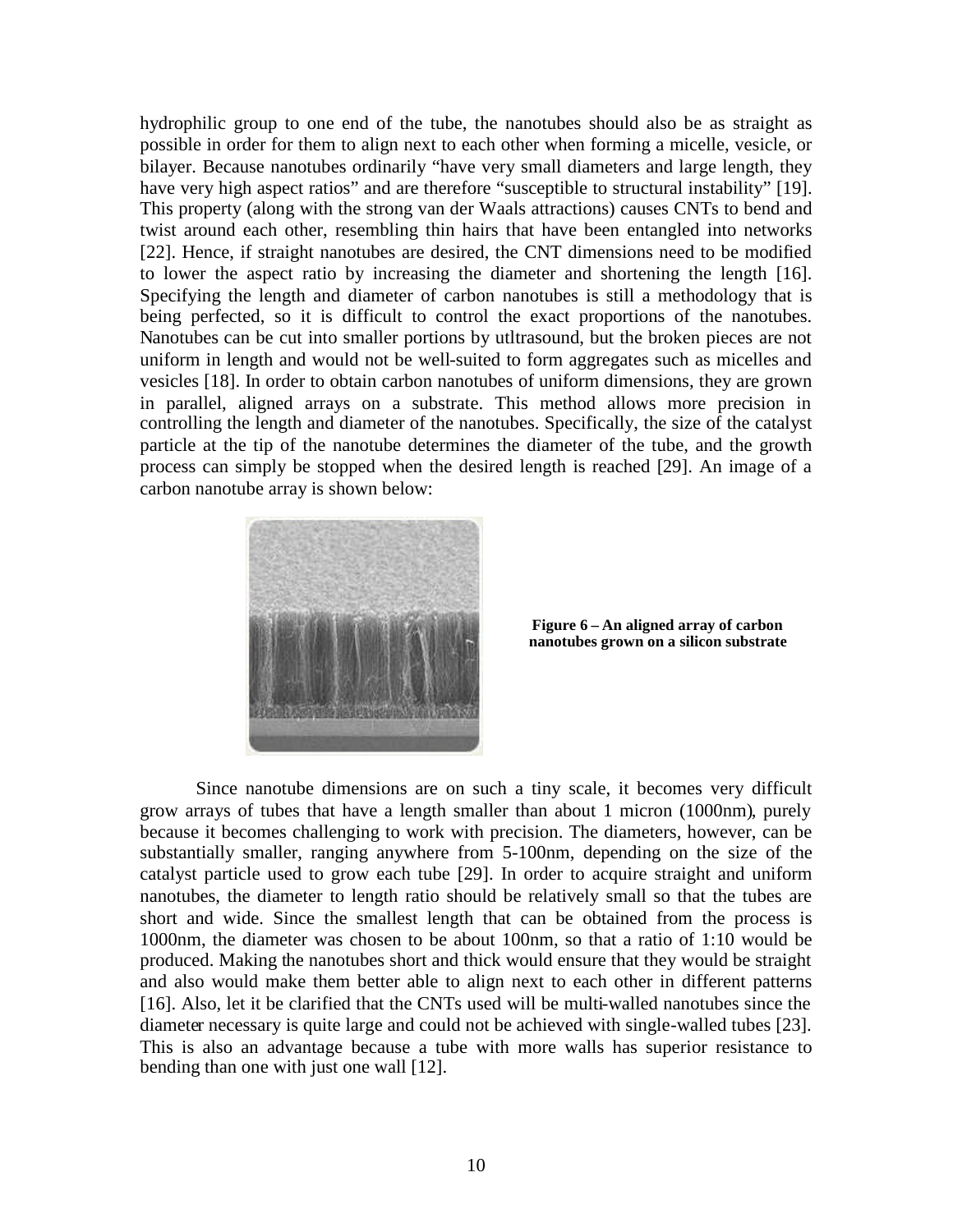The next step was to determine what molecule, or molecules, to attach to the ends of the nanotubes. The conditions that had to be met were that the molecule be hydrophilic and that it would bind relatively easily to the carbon structure of the CNTs. Numerous hydrophilic molecules were found that have been frequently attached to carbon nanotubes for various purposes. These included the hydroxyl group (-OH), the carboxyl group (- COOH), poly(*m*-aminobenzene sulfonic acid) (PABS), and polyethylene glycol (PEG) [3, 5, 8]. Since both PABS and PEG molecules are polymers, it was decided that they should not be used because their effects on how the nanotubes would aggregate together were unknown. The hydroxyl group was also disregarded due to the fact that this molecule reacts so readily with water and might separate from the carbon nanotubes when they are placed in aqueous solution. Therefore, it was decided that the carboxyl group would be used to functionalize the ends of the nanotubes because of its hydrophilic properties, easy attachment to CNTs, and its frequent and customary applications.

Nanotubes that have been functionalized on just one end with a hydrophilic molecule, such as carboxylic acid (COOH) are not readily available. Because the chemistry behind one-end attachment is rather complex (the process is described in the next section), the decision was made to purchase nanotubes that have already been functionalized and put into solution. Many commercial companies were contacted; the majority of them did not know how to approach the task of attaching a molecule on just one end of the nanotube. Certain companies did offer functionalization, but this was usually just the addition of molecules all over the nanotubes – sidewalls as well as ends – accomplished simply by immersing the nanotubes in different substances, such as acids [11, 21]. Finally, a vendor, NanoLab, Inc., was found that was willing to perform a technique that would leave only one set of ends of the CNTs functionalized with carboxyl groups. The price quotations for the nanotubes can be found in Appendix B, and two 15x15mm2 arrays (to be dispersed in distilled water) were ordered based on the third quotation (page 31) to take advantage of the discount offered when numerous arrays were ordered.

#### **3.1 Chemical Process**

The process to be performed by NanoLab, Inc. to functionalize just one end of the nanotubes with carboxyl groups is a unique technique that has not been done prior to this order. Because of the novel nature of the procedure, the lead time offered was very long (8-10 weeks). Unfortunately, this means that the nanotubes will arrive after the time allotted for this research project has passed.

The rest of this paper will discuss what is to be done to continue this project once the functionalized nanotubes have arrived. The recommended methods and materials to be employed when this project continues were derived from other research endeavors that were either related to working with carbon nanotubes or with amphiphilic molecules that can act as models of nanotube behavior in aqueous solutions.

In order to attach carboxyl groups (COOH) to just one end of the nanotube array, NanoLab, Inc. will take the following measures: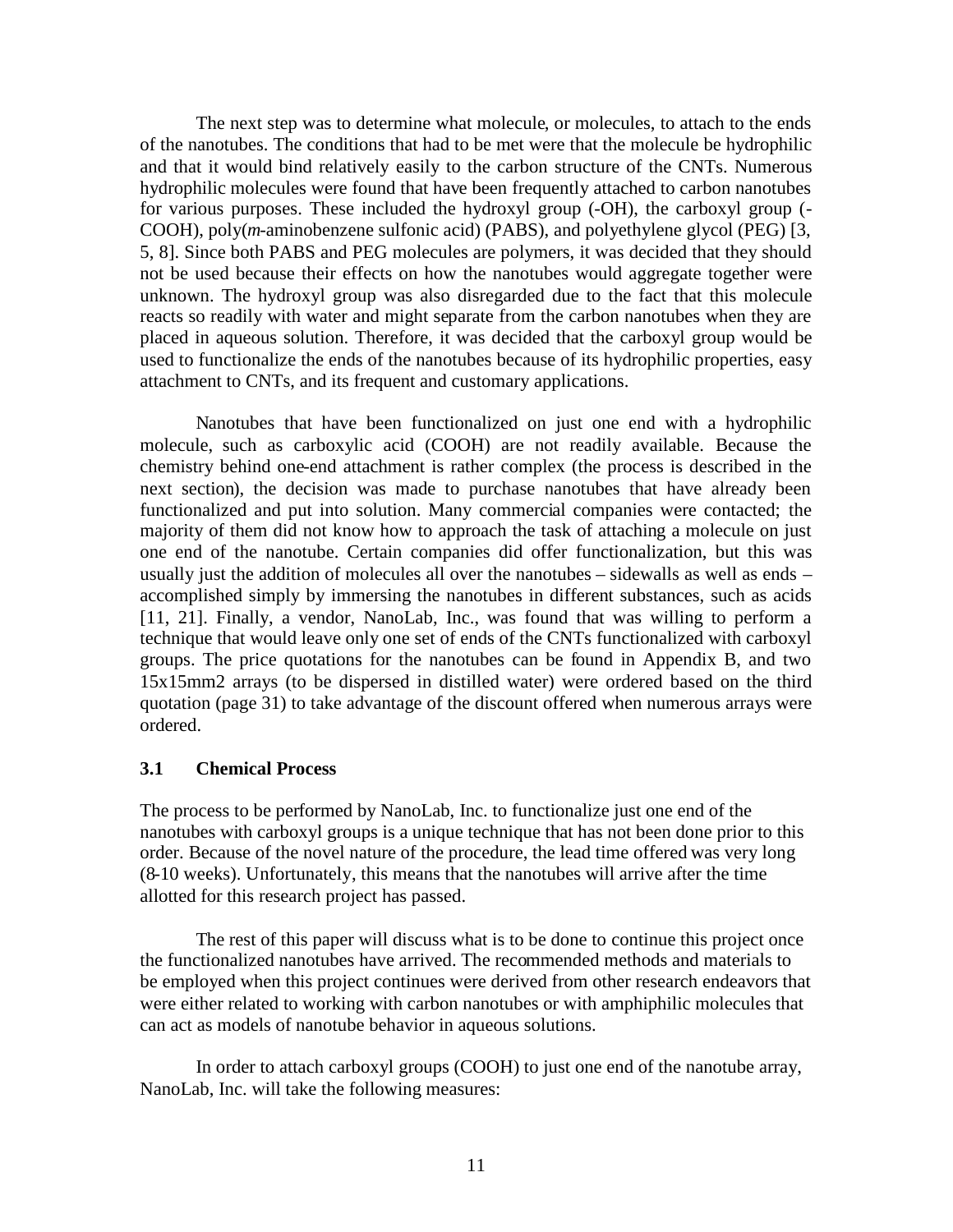#### 1. Grow the nanotubes aligned on a substrate

This is achieved by placing nickel dots on a chromium coated silicon wafer, which will act as the substrate. The nickel catalyst will get lifted up and stay at the tip of the growing nanotube. The dot size determines the diameter of the nanotube, which will be between 50-150nm. The growth time determines the length, and at the end there will be a cap of nickel covered by a closed-end nanotube.

#### 2. Fill in a matrix between the nanotubes, leaving only the tips exposed

To avoid functionalizing the sidewalls, the array will be filled with spin-on-glass (SOG) to cover the entire length of the tubes. The surface will then be polished with hydrofluoric acid (HF) to expose just the tips of the nanotubes.

#### 3. Functionalize the tips

To attach carboxyl groups to the tips, the array will be exposed to nitric acid (HNO<sub>3</sub>) or sulfuric acid (H<sub>2</sub>SO<sub>4</sub>), which would open up the nanotube ends, remove the nickel, and leave -COOH groups at the tips.

#### 4. Dissolve the matrix, leaving a free-standing nanotube array

The sealed array would be placed in hydrofluoric acid (HF) to etch away the spin-on-glass matrix and leave the nanotubes functionalized and standing aligned on the substrate.

#### 5. Strip the nanotubes from the substrate

The nanotubes need to be cleaved from the substrate, and put into distilled water. The end result of this detailed process will be nanotubes in surfactant-free solution (distilled water) that have carboxyl groups attached on one end.

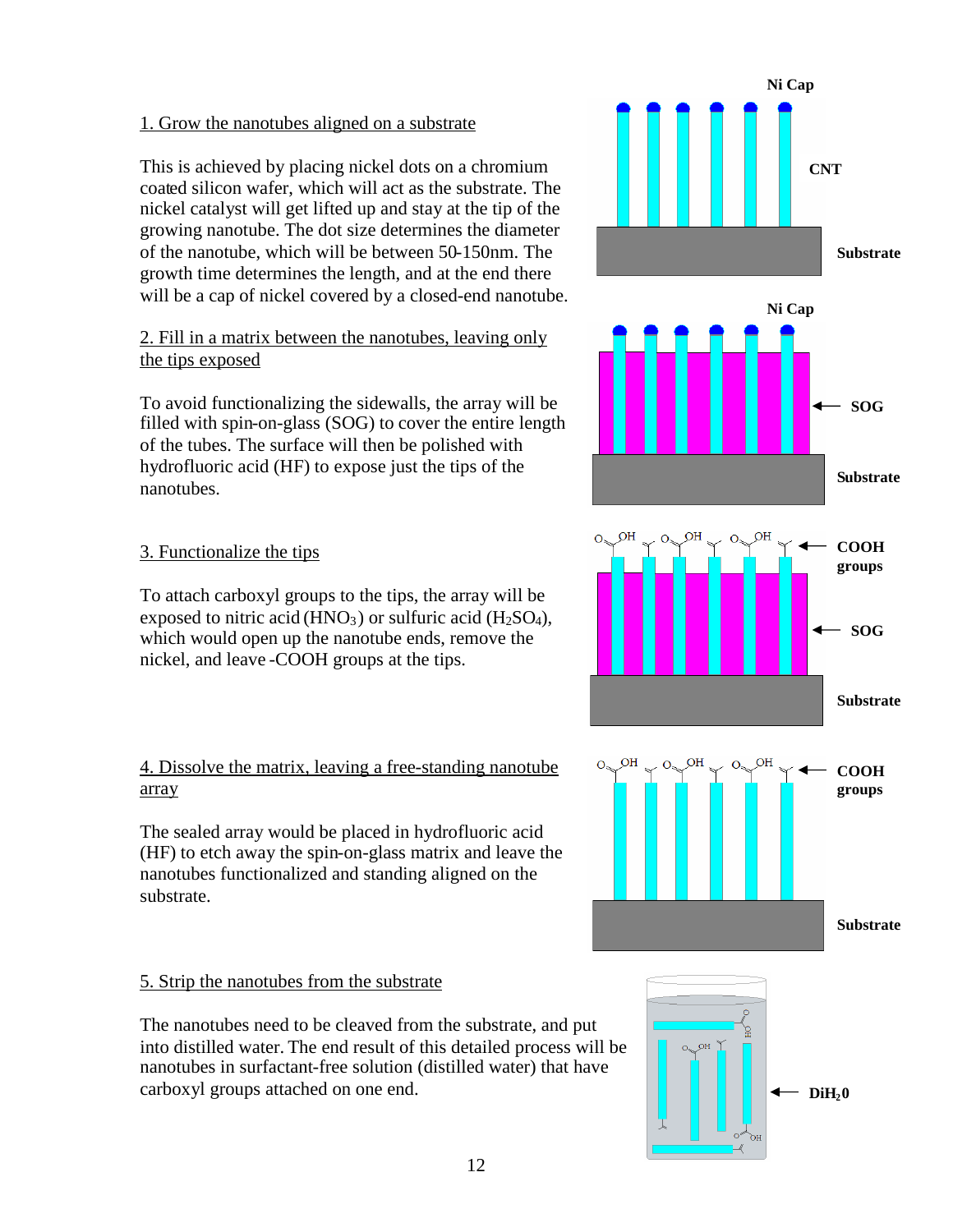A very similar approach to functionalizing nanotube arrays is discussed in one source, but with the goal of attaching nucleic acids to the nanotubes instead of carboxyl acid groups [14]. In this examination, multi-walled carbon nanotubes were also grown in an array using metal catalyst particles at the tips, and spin-on-glass (SOG) was deposited within the gaps between the aligned nanotubes. The researchers found that the "SOG film provided structural support to the carbon nanotubes, enabling them to retain their vertical configuration" during "oxidative treatment for the opening of closed CNT ends" and also made the nanotubes more compatible for coupling chemistry in aqueous solutions [14]. This demonstrates that the spin-on-glass will not only keep the sidewalls from getting functionalized in this current experiment, but will also ensure the mechanical stability of the nanotube array, which can often collapse during various treatments [14].

#### **3.2 Confirmation of Functionalization**

Once the carbon nanotube order has arrived, the presence of carboxyl groups (COOH) on the ends of the CNTs must be confirmed. This can be accomplished by using Fourier Transform InfraRed (FTIR) spectroscopy, which is used to identify organic materials by measuring their absorption of various infrared light wavelengths [28]. Different materials can be identified by comparing the spectrum of an unknown substance to that of a known, and preferably similar, substance. In this experiment, it would be preferable to compare the spectrum of the functionalized carbon nanotubes to that of plain carbon nanotubes to see if the carboxyl group peak can be observed. It would also be advantageous for the two types of nanotubes to have been prepared by the same method, so that peaks that occur as a result of amorphous carbon or impurities will appear on both spectra. Absorption bands in the frequency range of  $4000-1500 \text{cm}^{-1}$  are typically due to functional groups.

More specifically, the carboxyl group (COOH) has three different types of bonds, C-O, C=O, and O-H, and therefore has three different peaks that will appear. The C-O peak will typically appear in the 1260-1000 cm<sup>-1</sup> region, the C=O in the 1760-1670 cm<sup>-1</sup> region, and the O-H in the 3000-2500 cm-1 region. Besides frequency, peaks can also be classified by their intensity and shape. For example, the C-O and  $C=O$  bonds have strong peaks, and the O-H bond has a broad peak. Below is an example of an FTIR spectrum of 2-bromobutanoic acid, a carboxylic acid:



**Figure 7 - FTIR spectrum of 2-bromobutanoic acid showing the peaks for COOH bonds**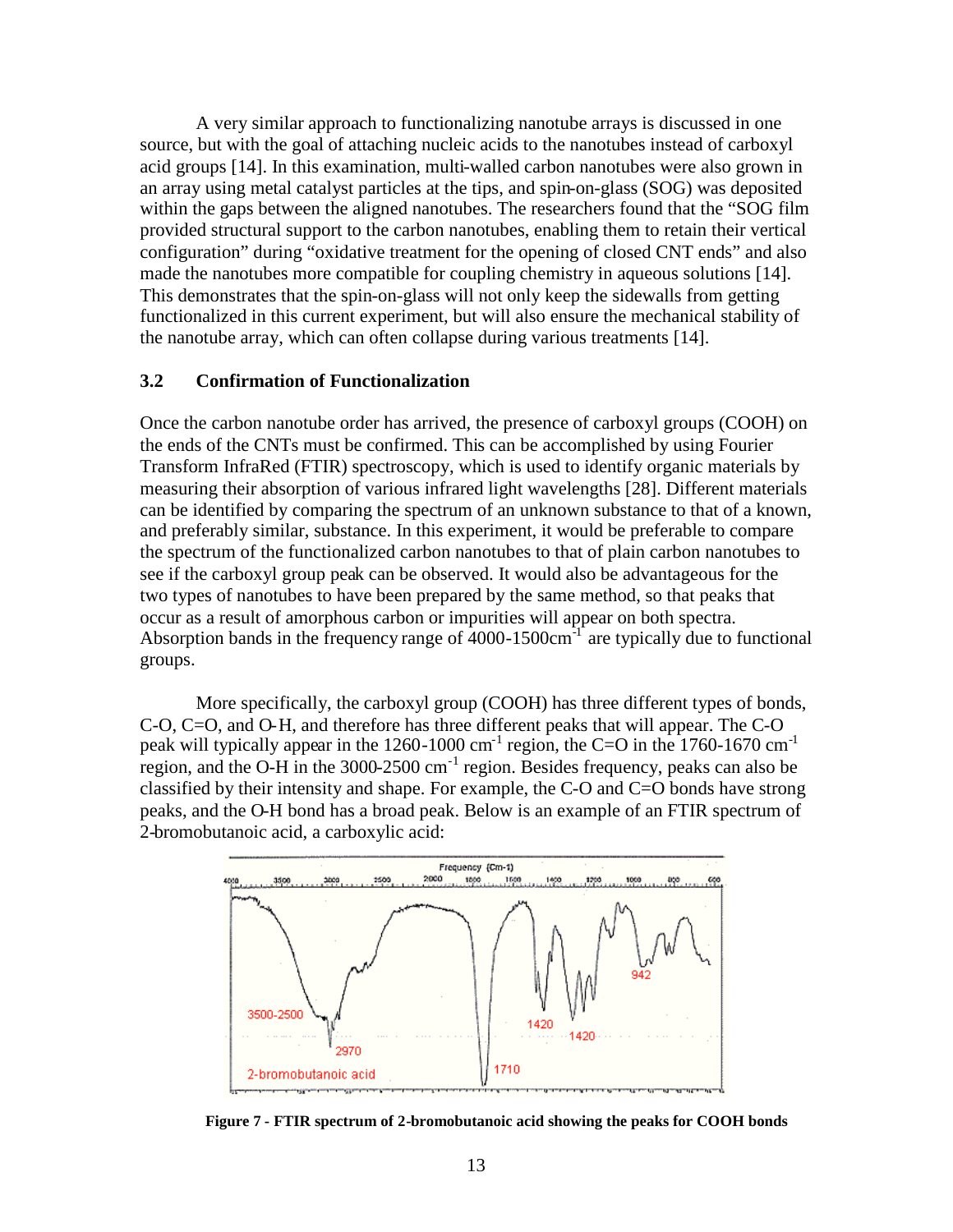Although FTIR spectroscopy can be used to detect types of bonds, it is very difficult to quantify results with this method. For example, it would be very useful in this experiment if the number of carboxyl groups on each end of the nanotubes could be determined. But this would be nearly impossible to do with FTIR because the only way concentration can be ascertained is if it is compared to an established curve of known concentration of the same material.

In order to get quantitative results, a method called thermogravimetric analysis (TGA) could be used to assess the mass-fractions of different materials. This type of testing determines changes in the weight of a sample as a function of either time or temperature. The TGA technique would allow the evaluation of the number of carboxyl groups that are attached at the terminus of each nanotube, which would provide information as to what the dimensions of the hydrophilic region are like in comparison to the hydrophobic region of the tubes. One source mentions using acid-base titrations to determine the concentration of carboxyl groups attached to carbon nanotubes, which can also be investigated when doing this experiment [11]. This information would assist in determining what type of phase the nanotubes would form most readily in aqueous solution, and will be discussed further in Section 5.

#### **4. DISPERSION**

As previously mentioned, carbon nanotubes naturally clump together into ropes or bundles due to their hydrophobicity and strong van der Waals interactions [24]. Dissolution of CNTs is almost always necessary to conduct proper chemical reactions and for utilization of the tubes [23]. In order to disperse individual carbon nanotubes in solution, the "thermodynamic drive towards bundling must be overcome" [24]. This is commonly done by either ultrasonicating to physically disperse the CNTs or by coating the tubes with surfactants to increase their solubility in solution. Surfactants provide an additional repulsive force to separate the nanotubes and prevent aggregation while sonication acts as an "external mechanical energy" source which helps to overcome the attractive van der Waals forces [13].

It is suggested here that when the functionalized carbon nanotubes arrive, a small portion should be taken out and sonicated while the rest of the functionalized nanotube solution be stored in a safe spot. The sonicated portion can then also be divided into different amounts, one of which will be used for FTIR in order to confirm that the carboxyl groups are indeed attached. The other samples should be sonicated for different amounts of time and observed, to see what the optimal sonication time is for maximum dispersion of tubes. As a side note, if there are impurities in the solution when the functional nanotubes arrive, they can be removed by centrifugation. This process is commonly used to remove graphitic particles or other constituents larger than 500nm from solution [13].

Since the goal of this experiment is to form vesicles or micelles from carbon nanotubes, it would be preferable to achieve good dispersion with just the sonicating technique and to avoid using surfactants. The reason for this is that surfactants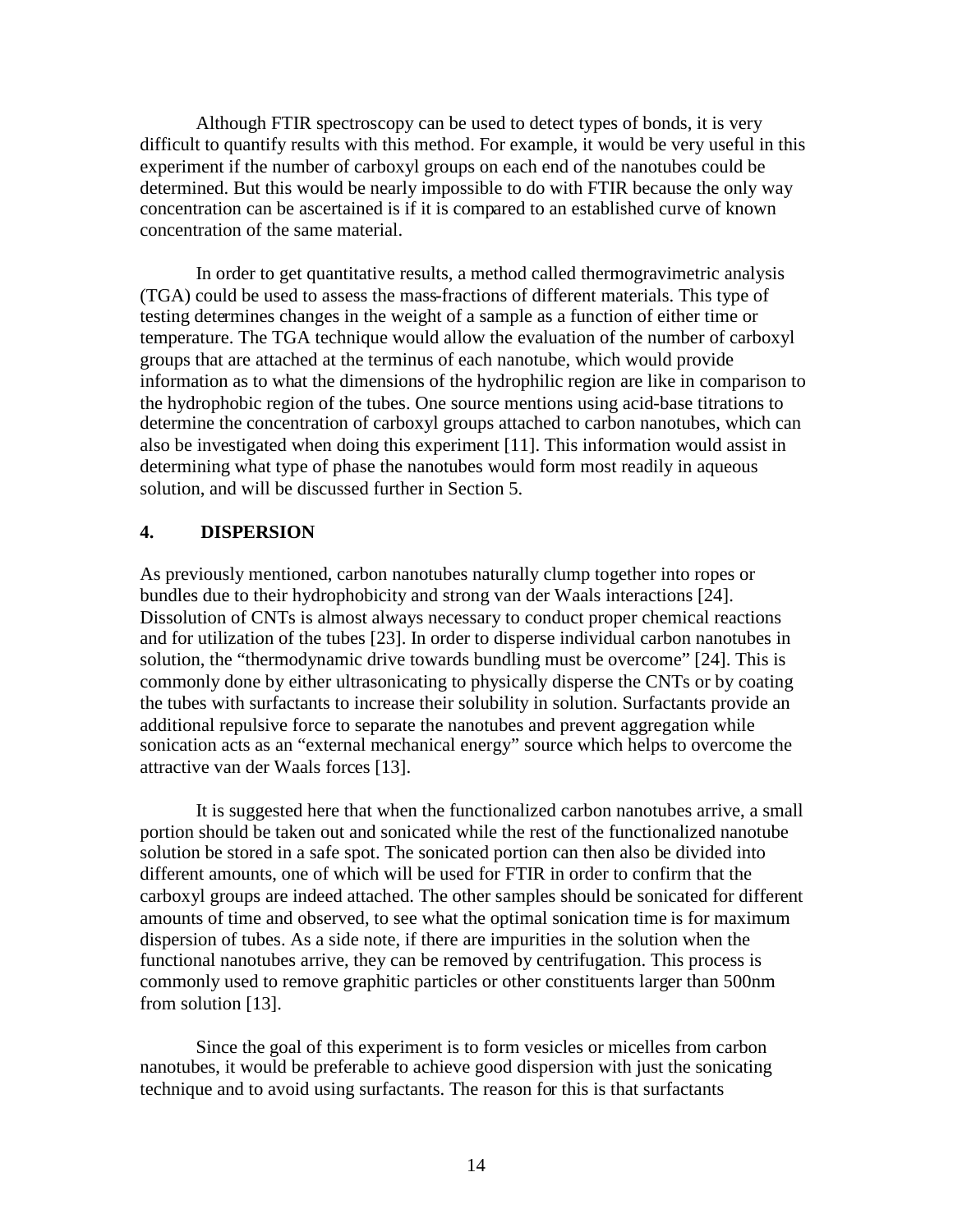themselves are amphiphilic molecules that will strive to self-assemble into micelles or other such aggregates when placed in aqueous solutions [25]. This is precisely why they work well to separate nanotubes and make them more soluble – they surround each nanotube with the hydrophobic regions near the tube and the hydrophilic regions away from the tube to form elongated micelles that surround the entire length of the CNT [31].

While this is a useful outcome when solubilizing non-functional carbon nanotubes, this experiment makes the matter a bit more complex since the nanotubes themselves have been made into amphiphilic molecules. Since it is desired that the nanotubes aggregate together into certain structures, it cannot be known what type of effect the surfactant molecules will have on their self-assembly since they will coat the entire perimeter of the nanotubes [25]. Although the surfactant molecules will help to separate individual nanotubes, they might also prevent the tubes from aligning parallel to each other to form bilayers and vesicles. Also, since there will be a hydrophilic region on the functionalized nanotubes, it is not clear how the surfactants will behave in those areas, as they might induce unwanted chemical reactions [13]. Another concern is that the nanotubes will be made entirely hydrophilic when the surfactant molecules surround them, since all the hydrophilic regions from the surfactant will be facing the outside. This is illustrated below:



If the functional nanotubes are made entirely hydrophilic, they will no longer have the amphiphilic properties needed for self-assembly into aggregates such as micelles, vesicles, or bilayers. Hence, the attachment of the carboxyl groups to single ends of the nanotubes will have just been a wasted effort since they will still not display amphiphilic properties. There is no way to know exactly how the surfactant molecules will affect the nanotubes' ability to self-aggregate except to run experiments and observe the results. For these reasons, it is proposed that ultrasonication of the nanotubes be performed numerous times first to establish whether that process is substantial for dispersing the nanotubes. If it is found that the nanotubes cannot be separated well by sonication alone, then different surfactants can be tested to see how they influence the behavior of functional carbon nanotubes. If surfactants are indeed utilized, there might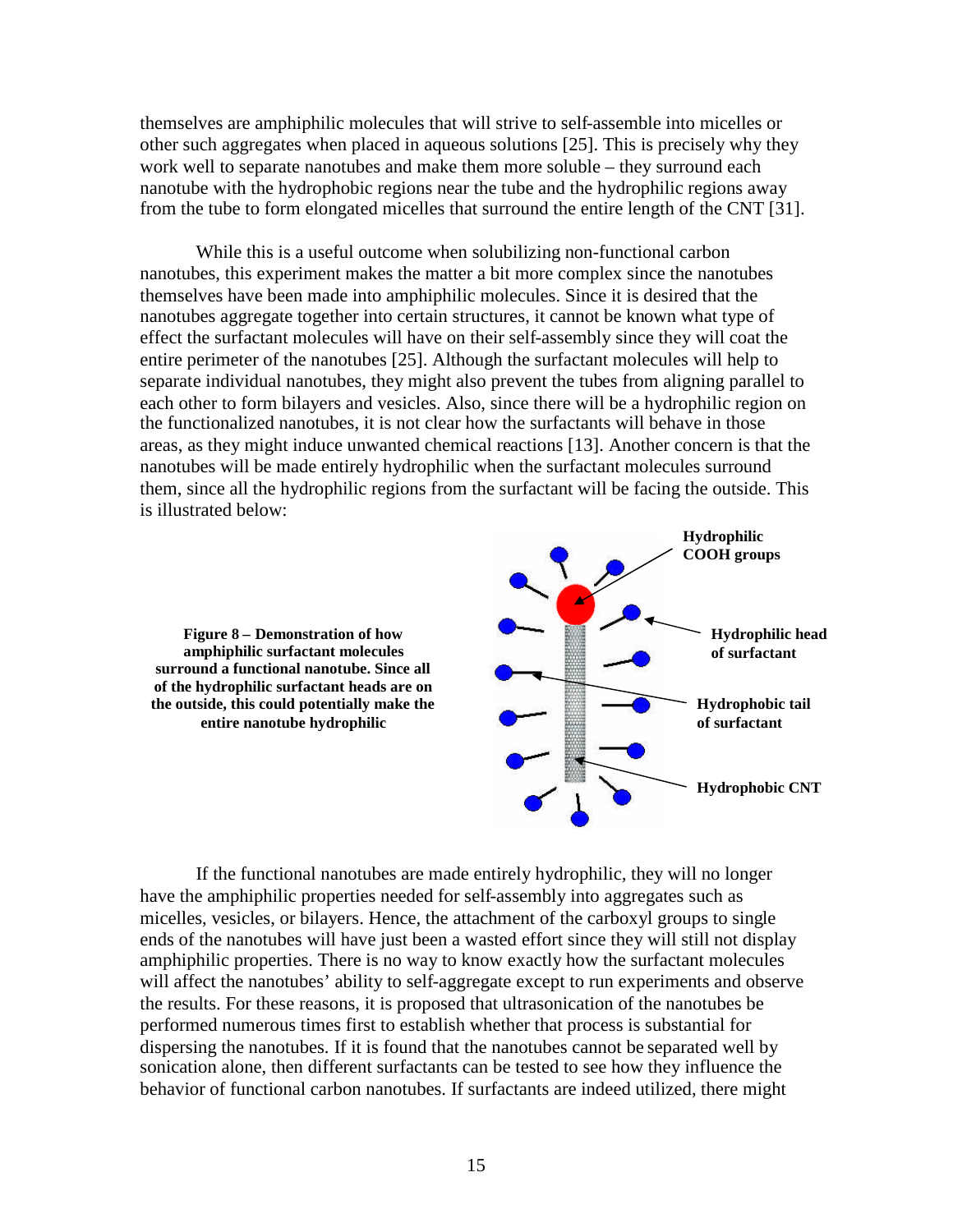also be a need for the added complication of removing the surfactant after processing so they do not interfere with the nanotube self-assembly [15]. In summary, surfactants should not be used unless it has been determined that they do not agitate the amphiphilic characteristics of the functional CNTs, which are vital in order for the nanotubes to spontaneously assemble into formations when placed in aqueous solution.

#### **5. PHASE DETERMINATION**

Probably the vaguest aspect of this research project is how to establish what phase (micelle, vesicle, bilayer, or other) will be formulated when the amphiphilic nanotubes are placed in aqueous solution. There has been no prior research conducted on making carbon nanotubes amphiphilic or how these nanotubes will assemble in water. Therefore, alternate amphiphilic molecules must be researched and it must be assumed that carbon nanotubes will act similarly when in the same environment. By far the most well-known amphiphilic molecules are phospholipids, which make up the cell membrane as well as many other cell organelles. In order to understand the conditions required for functional nanotubes to self-assemble, phospholipids will be used as models of their behavior. It should be understood that the way in which the amphiphilic nanotubes function might vary from how phospholipids function since phospholipids are much smaller (~5-10nm in length) than the nanotubes used here  $(-100$ nm in length), and they have some differing characteristics due to their chemical composition [0]. Nevertheless, assuming that the nanotubes will act similarly to the way phospholipids act in specific situations is the only way to establish certain parameters for experimentation. The following information about amphiphilic molecules was derived from sources discussing phospholipid self-assembly and behavior.

There are two main variables that determine what phase amphiphilic molecules will fall into when they exist in aqueous solution: the concentration of the amphiphile and the shape of the amphiphilic molecules. The concentration ascertains whether or not the molecules will aggregate at all, while the dimensions of the molecules determine which phase will most likely be formed – micelle, inverted micelle, or bilayer. One may notice that a vesicle is not included in the phase options; this is because a vesicle is formed by bending an already existing bilayer, meaning that a bilayer would have to be formed in solution first. It may be possible to create recipes for specific aggregates by altering the concentration and shape of the amphiphilic nanotubes during experimentation and analyzing the way in which they assemble.

#### **5.1 Concentration**

The concentration of amphiphiles in a given aqueous solution is an important factor in concluding whether or not a phase will form. The effect of varying concentration is mainly analyzed by discussing the onset of formation of micelles in solution. The reason for this is that micelle formation is affected primarily by concentration while the formation of a bilayer is affected by the shape of the molecule. To clarify, a bilayer will only form when the appropriate concentration for micelle formation is reached, but the shape of the amphiphilic molecules prefers a bilayer. So when the concentration to form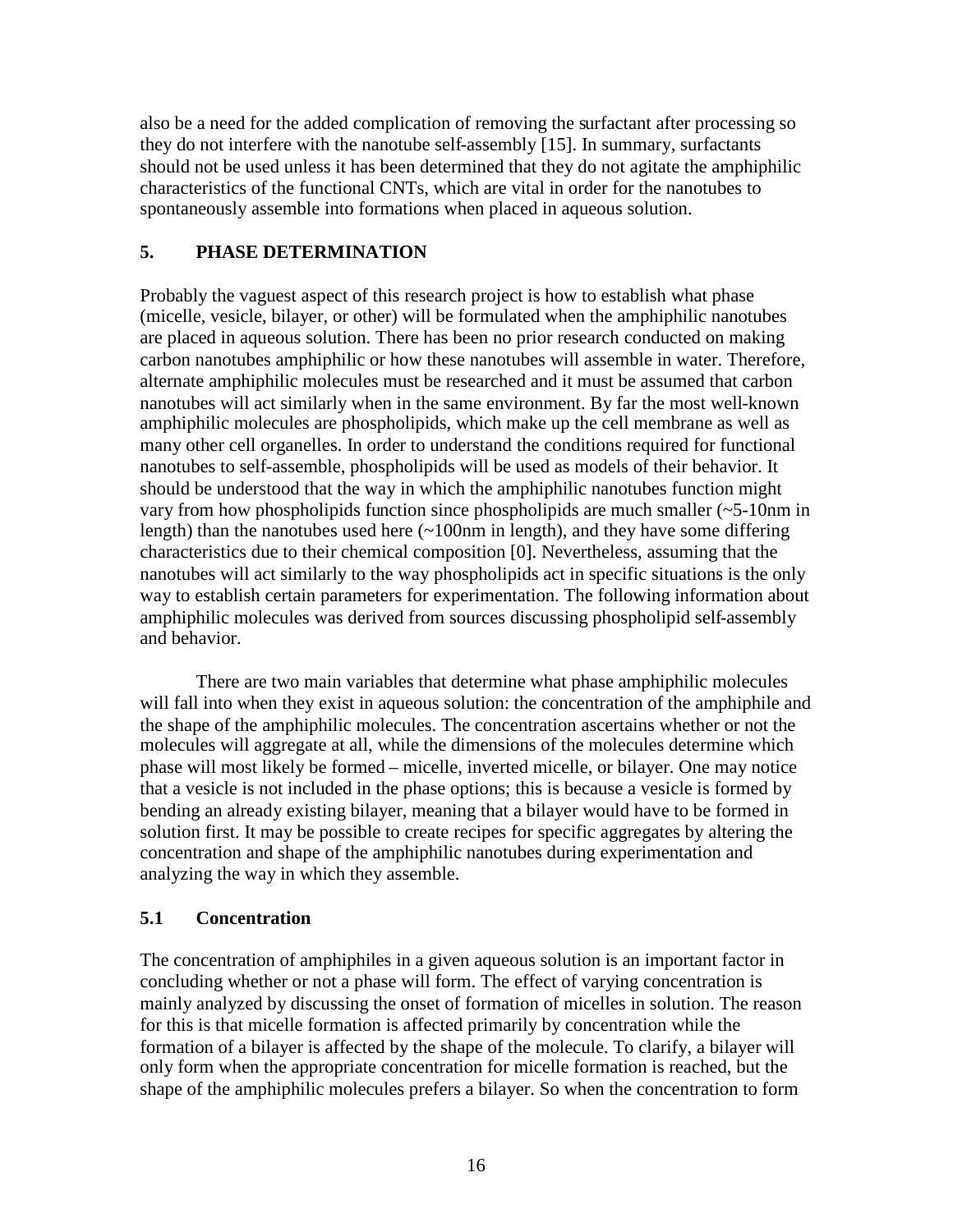micelles is discussed, one can think of it as the concentration necessary to form either the micelle or bilayer phase [0].

When the concentration of amphiphilic molecules in solution is below the *critical micelle concentration* (CMC), the molecules form a single layer on the liquid surface and disperse throughout the solution. At the critical micelle concentration, the molecules will organize into spherical micelles, with the hydrophobic tails on the inside and the hydrophilic heads on the outside, as shown here [0].



**Micelle**

The CMC depends on the chemical composition of the amphiphilic molecules, mainly on the ratio of the head area and the tail length. As the concentration of amphiphilic molecules is increased beyond the CMC, more spherical micelles will be formed and the amphiphiles might also start to form elongated cylindrical micelles, also called hexagonal micelles, shown below [30]. If the concentration is slightly further increased, there is an interesting effect: the number of micelles will increase but the sizes of the micelles stay pretty constant and are only weakly affected [0].



Increasing of the concentration still further will lead to increasingly more micelles formed until such a high concentration of amphiphiles is reached that inverted micelles will begin to be formed. At this point the amount of amphiphilic molecules is so high that the aqueous solution is actually trapped in the interior of the micelle, and the micelle is formed with the hydrophobic regions on the outside and the hydrophilic heads on the inside [0, 30]. A spherical inverted micelle is illustrated below.



**Figure 11 – An inverted spherical micelle formed from** *n* **amphiphilic molecules**

**Inverted micelle**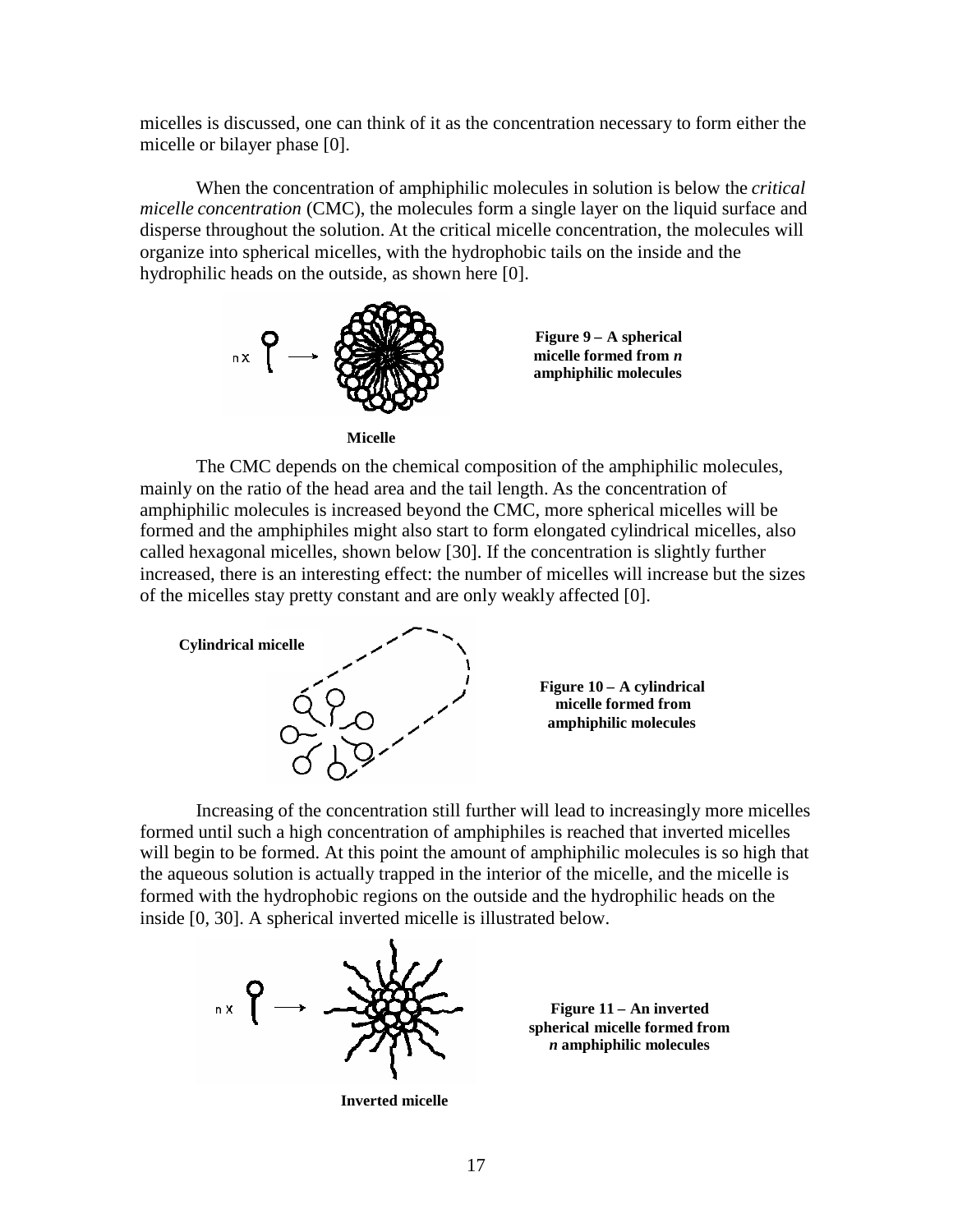Finally, when the amphiphile concentration is kept extremely high, inverted cylindrical micelles may also form in addition the spherical inverted ones. Again, the aqueous solution will actually be trapped on the inside of the structure, next to the hydrophilic heads, since there will be far more amphiphiles than water molecules in solution [30].



The amphiphilic molecules exemplified here have only one hydrocarbon tail, whereas phospholipids have two hydrophobic tails. They were illustrated in this way because the functional nanotubes that this project is concerned with will be more similar to a lipid with just one hydrophobic tail, since the CNT itself will function as the single hydrophobic region. The difference between single- and double-chain molecules is that single-chain amphiphilic molecules have a higher critical micelle concentration than double-chain molecules. The reason for this is that the double-chain molecules have twice as many carbon atoms for the same length. Since they have a larger hydrophobic region than single-chain molecules, they have a higher tendency to form aggregates at low concentrations, and therefore have lower CMC values. By the same principle, CMC values decrease as the lengths of the hydrophobic regions are increased in either singleor double-chain amphiphiles [0]. In this case, since the functional carbon nanotubes will act like single-chain lipids, the critical micelle concentration is expected to be higher than that of double-chain lipids or other amphiphilic molecules.

#### **5.2 Amphiphilic Molecule Dimensions**

How amphiphilic molecules aggregate depends on the way in which they are able to align with each other, which depends on their spatial geometry [30]. The ratio of the hydrophilic head cross-sectional area to the cross-sectional area of the hydrophobic tail plays a major role in determining whether the amphiphilic molecules will form micelles, bilayers, or inverted micelles [0]. The size of the respective regions can vary due to hydrophilic head group size, the number of hydrocarbon chains present, and sometimes attractive or repulsive forces between adjacent head groups can also have an effect. Another important factor that influences what phase is most favorable in a given circumstance is temperature. When the temperature of a solution is increased, the motion and mobility of the hydrocarbon chains increases, which results in the hydrophobic region becoming larger than when the temperature was at a lower value. Hence, if a solution contained amphiphilic molecules that were forming micelles because the hydrophilic region was bigger than the hydrophobic, and then the temperature was increased, the phase would most likely change to the bilayer formation since the area of the hydrophobic region has increased [30].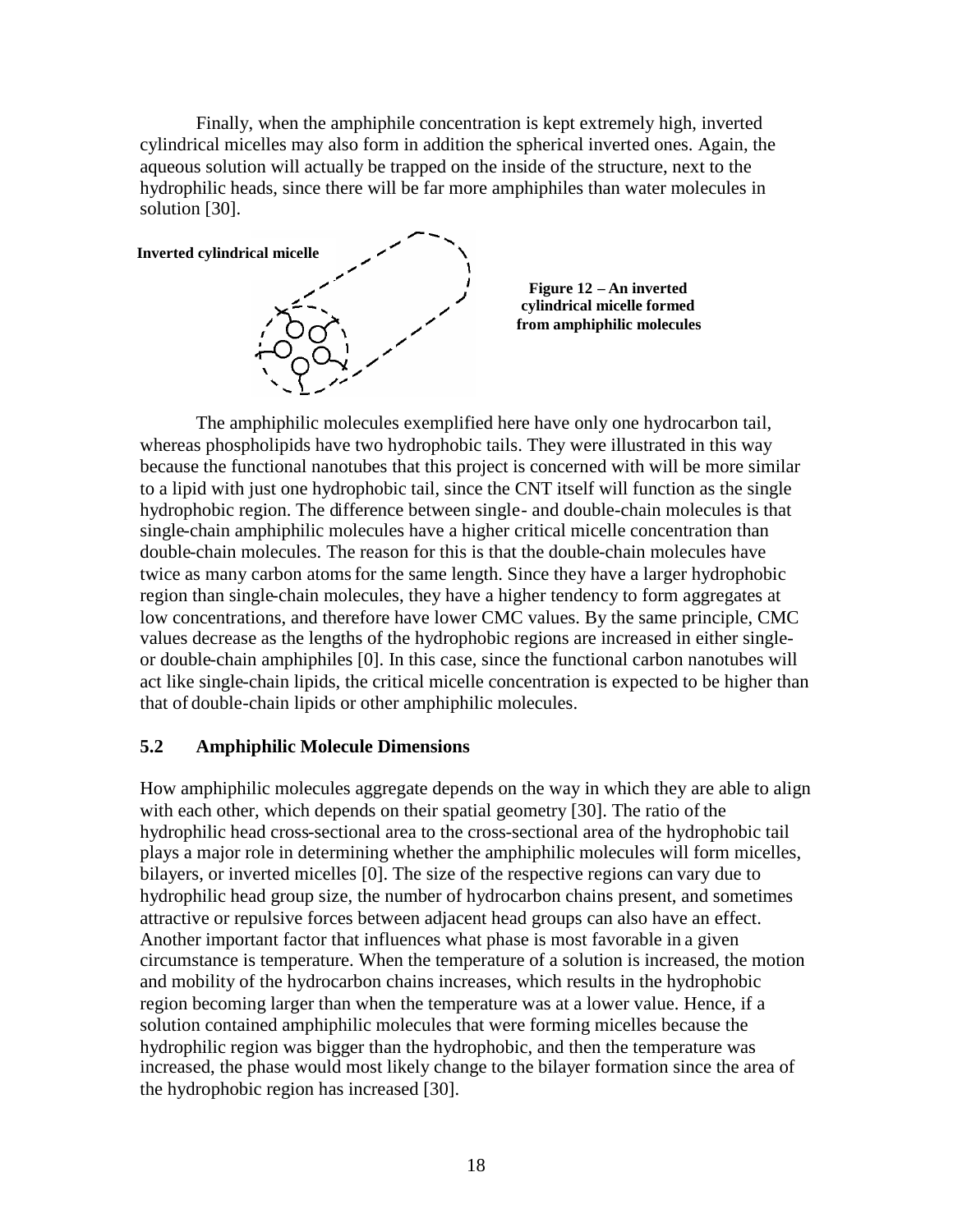When the head cross-sectional area is large compared to that of the hydrophobic region, the hydrophobic tails get cramped together in the center and a micelle is formed. This usually occurs if the hydrophobic chains are short or if there is just one hydrocarbon tail. In these cases the molecule resembles a wedge shape with the hydrophilic region as the wide portion and the hydrophobic region at the tip [0, 30]. It is easily visualized that the smaller hydrophobic regions will gather in the center of the micelle while the hydrophilic regions stay on the outside, as picture below.



**Figure 13 – A micelle formed from amphiphilic molecules with large hydrophilic regions (black) compared to the hydrophobic portions (white)**

When the cross-sectional areas of the hydrophilic and hydrophobic regions are about equal, the amphiphilic molecules line up in parallel to each other to form a bilayer structure. These molecules have hydrocarbon tails that take up about the same width as their hydrophilic heads, and so resemble cylinders. The hydrophobic tails are again shielded from the water by being on the inside of the bilayer, while the hydrophilic heads are on the perimeter of the bilayer, next to the water. An illustration of this is shown:



**Figure 14 – A bilayer formed from amphiphilic molecules with hydrophilic (black) and hydrophobic (white) regions of about the same size**

If the cross-sectional area of the nonpolar hydrocarbon chains is larger than that of the polar (hydrophilic) head, the amphiphilic molecules will again look like wedges, but now with the hydrophobic region as the wide part and the hydrophilic region as the tip. According to the structures of the miolecules, the wedges will want to align so that the hydrophilic tips are in the center of the micelle and the wide hydrophobic parts are on the outside, thus forming an inverse micelle [0]. However, if these molecules are located in aqueous solutions, this formation will be against energy considerations since the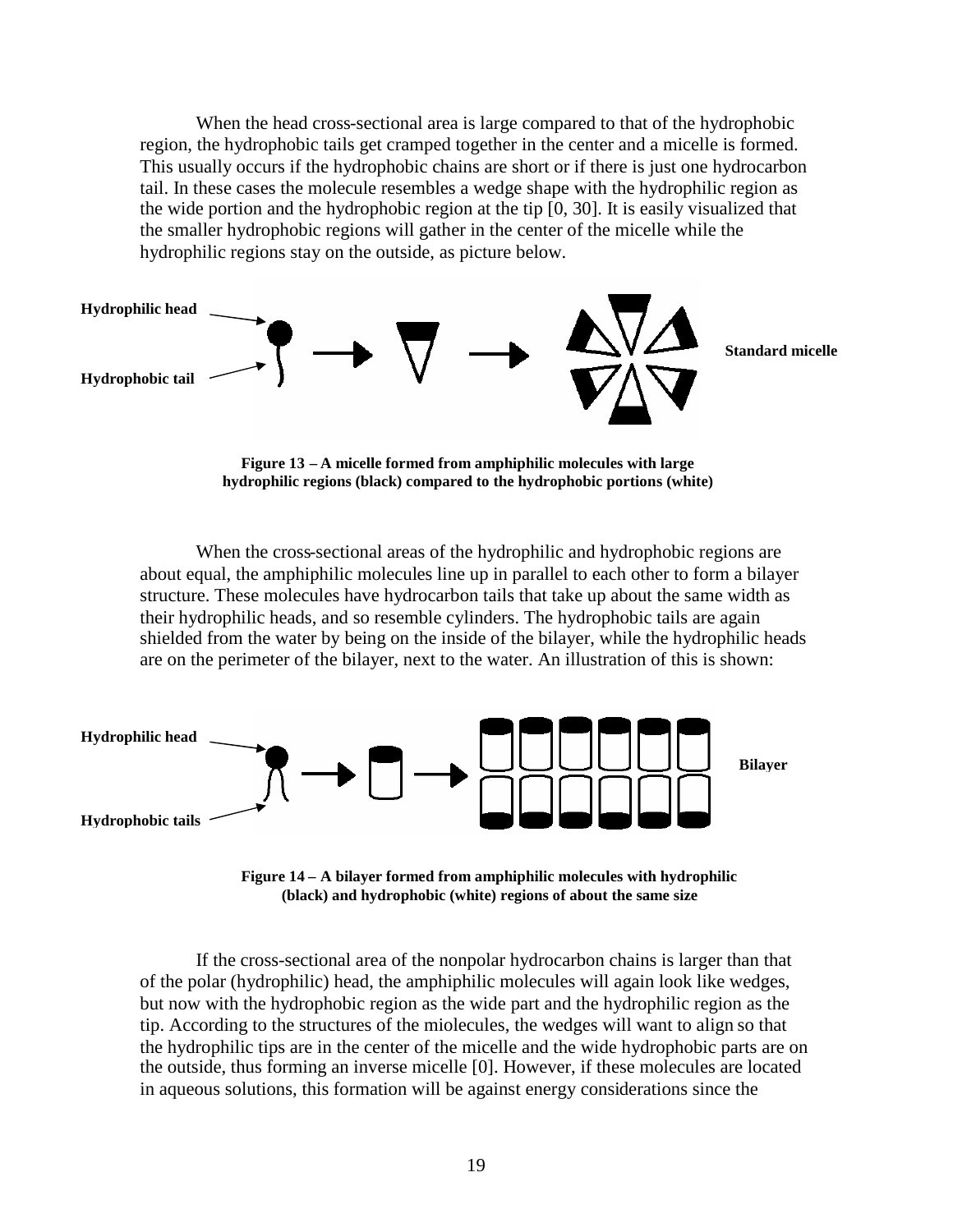nonpolar regions would be placed near water, a very detrimental state. Therefore, if an inverse micelle is to be formed, a very high concentration of amphiphilic molecules is needed in addition to the reverse wedge shape. This way the water molecules can be trapped within the nonpolar interior of the micelle, while the hydrophobic regions stay on the outside next to the hydrophobic portions of the neighboring inverse micelles. Hence, a high amphiphilic concentration is needed so that all of the aqueous solution present can be confined within the structures.



**Figure 15 – An inverse micelle formed from amphiphilic molecules with small hydrophilic regions (black) compared to the hydrophobic regions (white)**

Since it would be quite difficult to try to alter the dimensions of the functional nanotubes once they arrive, only the concentration of the nanotubes could be experimented with in this project. However, determining the amount of carboxyl groups on the ends of the nanotubes will be of great benefit since that will help to determine the ratio between the hydrophilic and hydrophobic cross-sectional areas. Although the ratio could not be modified, it would still be of great use to know which phase would be favored by the geometry of the molecules alone. During experimentation, the concentration of nanotubes in solution should be altered and the samples observed in an attempt to find an optimal concentration to form each of the phases.

#### **6. EXPERIMENTAL VARIABLES**

#### **6.1 Nanotube Concentration**

As mentioned, experiments should be run at various nanotube concentrations in order to establish whether there is a critical micelle concentration (CMC) for the functionalized nanotubes. Optimal concentrations for the formation of bilayers or inverted micelles may also be found, in which case specific recipes can be developed for each type of phase.

One difficulty that arisesis how to measure the concentration of nanotubes when they are in solution. Their size is so small that traditional methods of computing the quantity present in solution do not suffice. In one source, optical absorption spectroscopy is discussed as a technique to determine nanotube concentration. This approach involves recording the absorbance of light as a function of CNT concentration, which allows the amount of nanotubes to be measured even when dispersed in aqueous solution [35].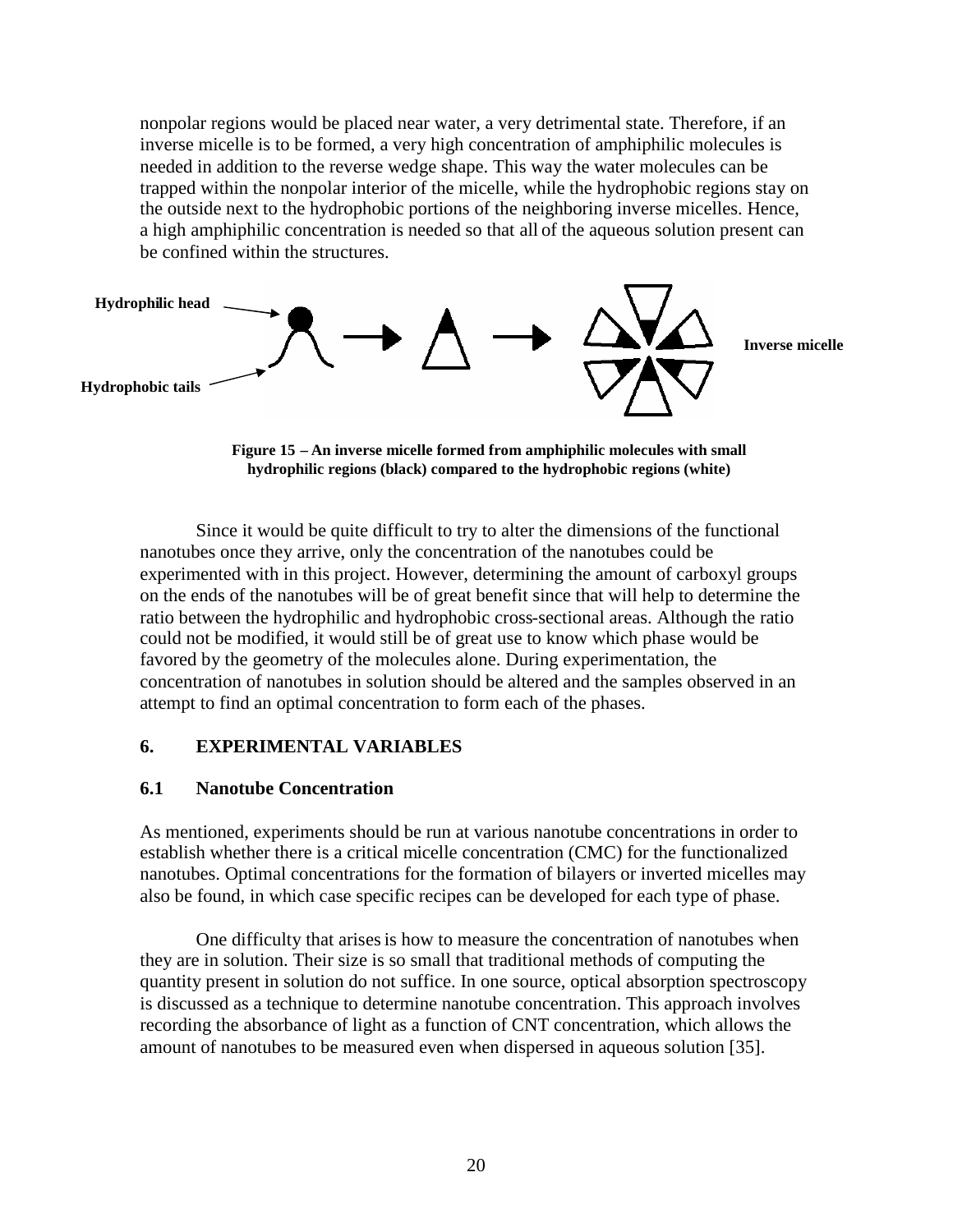There have also been studies done to assess how nanotubes behave in relation to each other when placed in water, which would be a useful point to understand when trying to pick appropriate conditions for CNTs to self-assemble. One source discusses the forces that are present between two nanotubes in water, and suggests there are maximum and minimum attractive forces depending on the specific distance present between the carbon nanotubes [7].

#### **6.2 Types and Amount of Surfactant**

If using various amounts of nanotubes in combination with ultrasonication still does not show any useful results, different surfactants can be used to see if they facilitate the selfaggregation of the nanotubes. Although it is not clear whether the surfactant molecules will aid in assembly of the tubes or actually interfere with it, this is another variable that can be tested to see if there are any beneficial outcomes. Several surfactants that have been used successfully with carbon nanotubes are Triton X-100 [25], poly(methyl 2 methylpropenoate) (PMMA) [6], Gum Arabic (GA) [22], dimethylformamide (DMF) [28], and sodium dodecyl sulfate (SDS) [31]. Each of these, and other surfactants, can be examined to see what type of effects they have on the self-assembly properties of the functional CNTs.

### **7. VISUALIZATION**

One of the biggest challenges that arises when working with nanotubes is how to visualize them. Because of the tiny size of carbon nanotubes, traditional methods using microscopes do not have enough resolution to examine the CNTs closely. For this reason, two alternative techniques for visualizing the functional carbon nanotubes are discussed here.

### **7.1 Electron Microscopy**

The most common approach that many researchers utilize to visualize carbon nanotubes is electron microscopy, of which there are several forms. This category includes scanning electron microscopy (SEM), transmission electron microscopy (TEM), freeze-fracture electron microscopy, and many variations of each of them. However, preparation for each of these techniques is intensive, and the sample to be investigated must be fixed according to specific standards for each type of equipment. For example, SEM and TEM both require that samples must be dehydrated and fixed by either chemical or physical methods so that they can withstand a high vacuum environment. Since this research project is based on observing the behavior of carbon nanotubes while in aqueous solution, both of these techniques will not be successful since it is impossible to investigate CNTs in solution using either of these methods [27].

The only possible electron microscopy technique that could be applied to this project is the freeze-fracture method, in which a sample (which could be a solution) is frozen by liquid nitrogen and then cracked to expose the interior region of the sample. This approach would work in this case because the nanotubes and their aqueous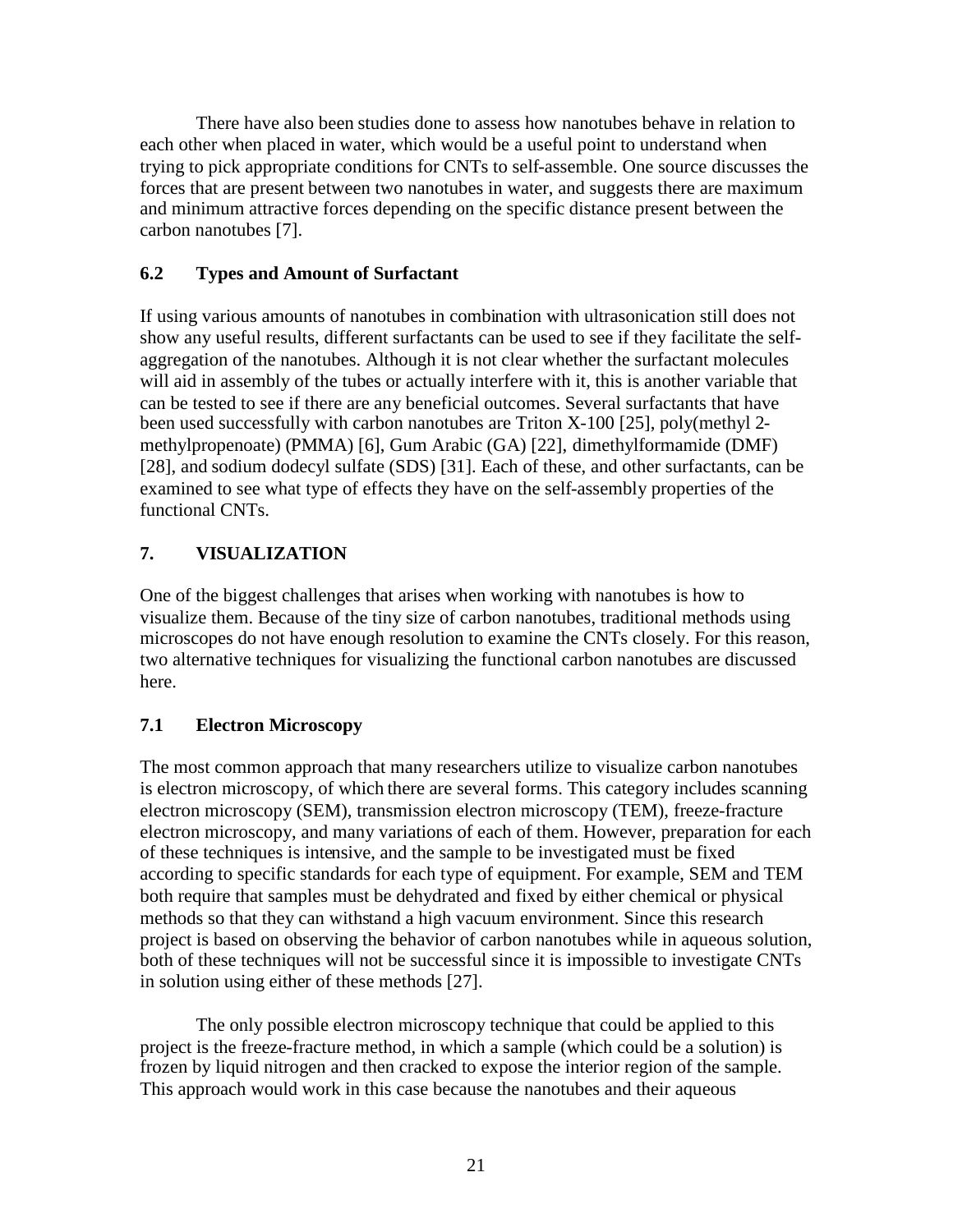surroundings would be frozen together in one block, and the nanotube positions could be examined when the sample is fractured. The advantage of this process is that the resolution that can be achieved by electron microscopy is very high, to about 0.2 nanometers, so the nanotubes could be observed very closely. However, the disadvantage is that the sample must be frozen, so it is not possible to detect how the nanotubes move around or interact with each other in real time. In order to examine these dynamic properties of nanotubes, another technique, fluorescence microscopy, is introduced.

#### **7.2 Fluorescence**

Staining with fluorescent molecules, or fluorophores, allows carbon nanotubes to be distinctly visualized in solvents using simple light microscopes [27]. Although optical microscopes typically only have a resolution of about 200 nanometers, fluorescence of the nanotubes greatly eases their observation and manipulation, which enhances the visualization significantly [26]. This process allows nanotubes to be observed in real time under a simple microscope, so the motion and assembly of nanotubes can be assessed, and even recorded with video enhancement. Also, the conditions in which the nanotubes are present can be altered during observation so the effects can be immediately monitored. For example, the sample on the slide can be diluted with a drop of water while it is on the microscope and the reaction of the nanotubes can be immediately analyzed.

Two specific fluorophores have been proven to successfully stain carbon nanotubes in a study that tested six common dyes. The two that labeled the CNTs best were 3,3'-Dihexyloxacarbocyanine iodide, DiOC6(3), and 1,1'-Dihexadecyl-3,3,3',3' tetramethylindocarbocyanine perchlorate,  $DiIC<sub>16</sub>(3)$ . A suggested explanation of the success of these two fluorophores in comparison to others was that they had long nonpolar, hydrocarbon chains that could interact with the hydrophobic nanotubes. The structures of both molecules are shown below [26].



**Figure 16 – An illustration of the chemical structures of two common fluorophores that successfully label CNTs**

Although fluorescence microscopy does provide the opportunity to study the dynamics of carbon nanotubes by giving them fluorescent tags, there are several problems that may arise with this technique. The resolution with an optical microscope is always much worse than with electron microscopy methods. This may not be a dilemma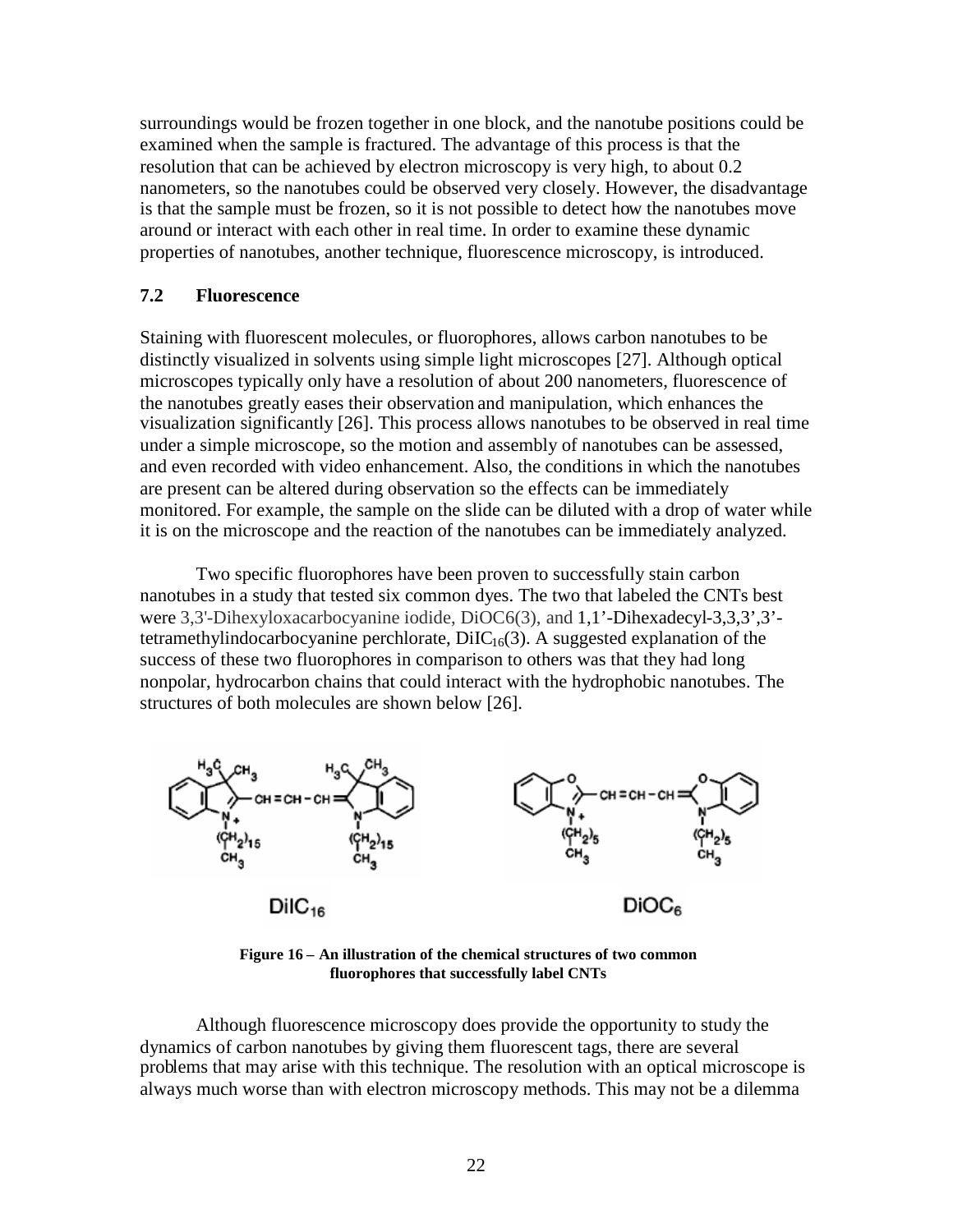at first because the nanotubes that are being worked with are relatively large in size (~100nm in diameter and 1.5 microns in length), but if this type of research continues on to work with smaller nanotubes, visualization of them may not be possible with fluorescence microscopy. Another issue that may arise is how these molecules will affect the ability of the nanotubes to assemble into phase formations. Just like with the surfactant molecules, the response of the functional nanotubes to the fluorophore molecules cannot be predicted. The only way to find out how the nanotubes will be affected is to visualize two identical samples using both fluorescence microscopy and freeze-fracture electron microscopy to assess whether the fluorophore molecules have any impact on the self-aggregation of the functional CNTs.

#### **8. CONCLUSIONS and RECOMMENDATIONS**

In summary, this paper has discussed the topics that need to be addressed when attempting to form various phases, such as micelles, vesicles, and bilayers, from nanotubes that have been made amphiphilic. Once they arrive, the functionalized carbon nanotubes will be analyzed under diverse conditions, for instance, with different amounts of surfactant present in the water and different nanotube concentrations. Throughout experimentation with different variables, it would be worthwhile to determine whether there are optimal conditions for these nanotubes to form certain aggregates. Ideally, a sort of recipe could be developed for each type of phase so that they could be easily produced when desired. Things such as the type and amount of surfactant that is best to use would also be beneficial information to obtain. It would also be valuable to establish a critical micelle concentration for nanotubes that have been functionalized at one end with carboxyl groups, since nothing of the sort has yet been investigated. There may also be other concentration values that lead to bilayers or inverse micelles that would be useful to determine. Correlations between nanotube concentration and/or amount of surfactant in solution could be developed to show which aggregates form in which situations. This type of assay will illustrate which, if any, circumstances allow the nanotubes to form micelles, vesicles, bilayers, or other such aggregates most readily.

Another very important issue that should be investigated is how to make a carbon nanotube bilayer form into a vesicle. The only mechanisms currently known to form vesicles or liposomes are to alter the conditions of pre-existing bilayers. For example, if excess water is added to a solution that contains a lipid bilayer formation, the end areas are able to detach and round off to form a sealed spherical liposome [30]. After a bilayer has been successfully formed from CNTs, this will be the key step in forming a carrier for pharmaceuticals. The sort of information that could be acquired from this research project will surely lead to huge advances in the biomedical and drug delivery fields.

#### **9. ACKNOWLEDGEMENTS**

I would like to thank my advisor, Dr. Jennifer Lukes of the University of Pennsylvania, for all of her advice and encouragement. I would also like to thank Dr. Jan Van der Spiegel of the University of Pennsylvania for coordinating and supervising the SUNFEST program. Finally, I would also like to thank the National Science Foundation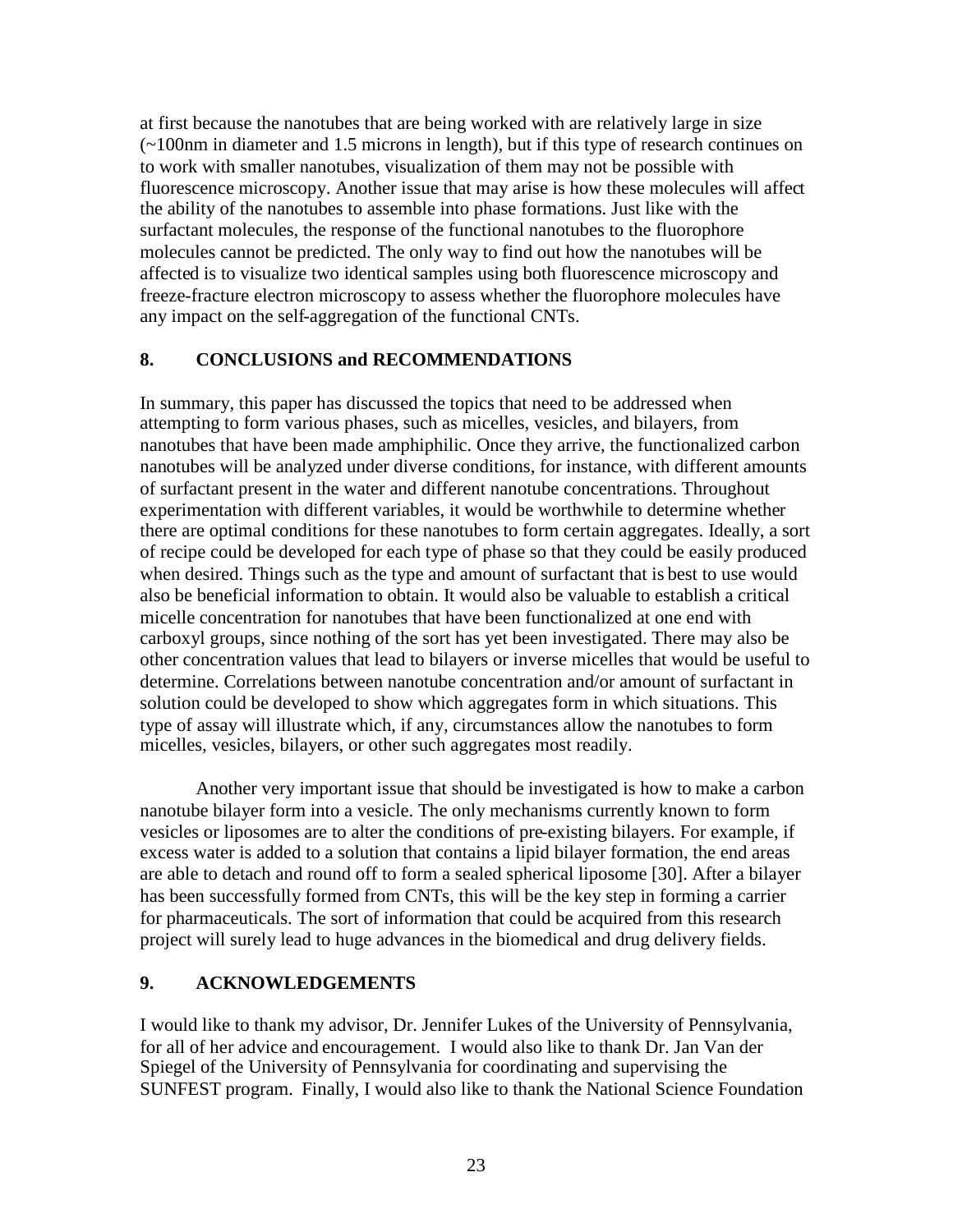for their ongoing support of the SUNFEST program, which presents undergraduate students with the opportunity to do valuable research.

#### **10. REFERENCES**

- 0. D. Boal, *Mechanics of the Cell*, Cambridge University Press, 2002, p. 137-150.
- 1. V.P.Torchilin, A.N.Lukyanov, Z.Gao, B.Papahadjopoulos-Sternberg, *Immunomicelles: Targeted pharmaceutical carriers for poorly soluble drugs*, Proc. Natl. Acad. Sci. USA, 100, 6039-6044, 2003.
- 2. Jeffrey L. Bahr, Edward T. Mickelson , Michael J. Bronikowski , Richard E. Smalley<sup>\*</sup> and James M. Tour<sup>\*</sup>, *Dissolution of small diameter single-wall carbon nanotubes in organic solvents?*, Department of Chemistry and Center for Nanoscale Science and Technology, Rice University, Houston, Texas, USA. The Royal Society of Chemistry 2001.
- 3. V.P.Torchilin, *Targeted polymeric micelles for delivery of poorly soluble drugs*, Cell. Molec. Life Sci., 61, 2549-2559, 2004.
- 4. V.P.Torchilin, *Recent advances with liposomes as pharmaceutical carriers*, Nature Rev. Drug Discov., 4, 145-160, 2005.
- 5. Robert C. Haddon, Hui Hu, and Bin Zhao, *Synthesis and Properties of a Wate Soluble Single-Walled Carbon Nanotube-Poly(m-aminobenzene sulfonic acid) Graft Copolymer*, Adv. Funct. Mater. 2004, 14, No. 1 January.
- 6. Jing Liu, Tao Liu, and Satish Kumar, *Effect of solvent solubility parameter on SWNT dispersion in PMMA*, Science Direct, Polymer 46, 3419-3424, 2005.
- 7. T. Werder, J.H. Walther, and P. Koumoutsakos, *Hydrodynamics of Carbon Nanotubes – Contact Angle and Hydrophobis Hydration*, Institute of Computational Science, Zurich.
- 8. Hongjie Dai, Moonsub Shim, Nadine Wong Shi Kam, Robert J. Chen, and Yiming Li, *Functionalization of Carbon Nanotubes for Biocompatibility and Biomolecular Recognition*, Nano Letters, Vol. 0, No. 0, A-D, 2002.
- 9. S. Joseph, R.J. Mashl, E. Jacobsson, and N.R. Aluru, *Ion Channel Based Biosensors: Ionic Transport in Carbon Nanotubes*, Nanotech 2003 Vol. 1, 158-161.
- 10. H. Dai, N. Wong Shi Kam, M. O'Connell\*, and J. A. Wisdom,*Carbon nanotubes as multifunctional biological transporters and near-infrared agents for selective cancer cell destruction*, PNAS*,* 102, 11600-11605, (2005).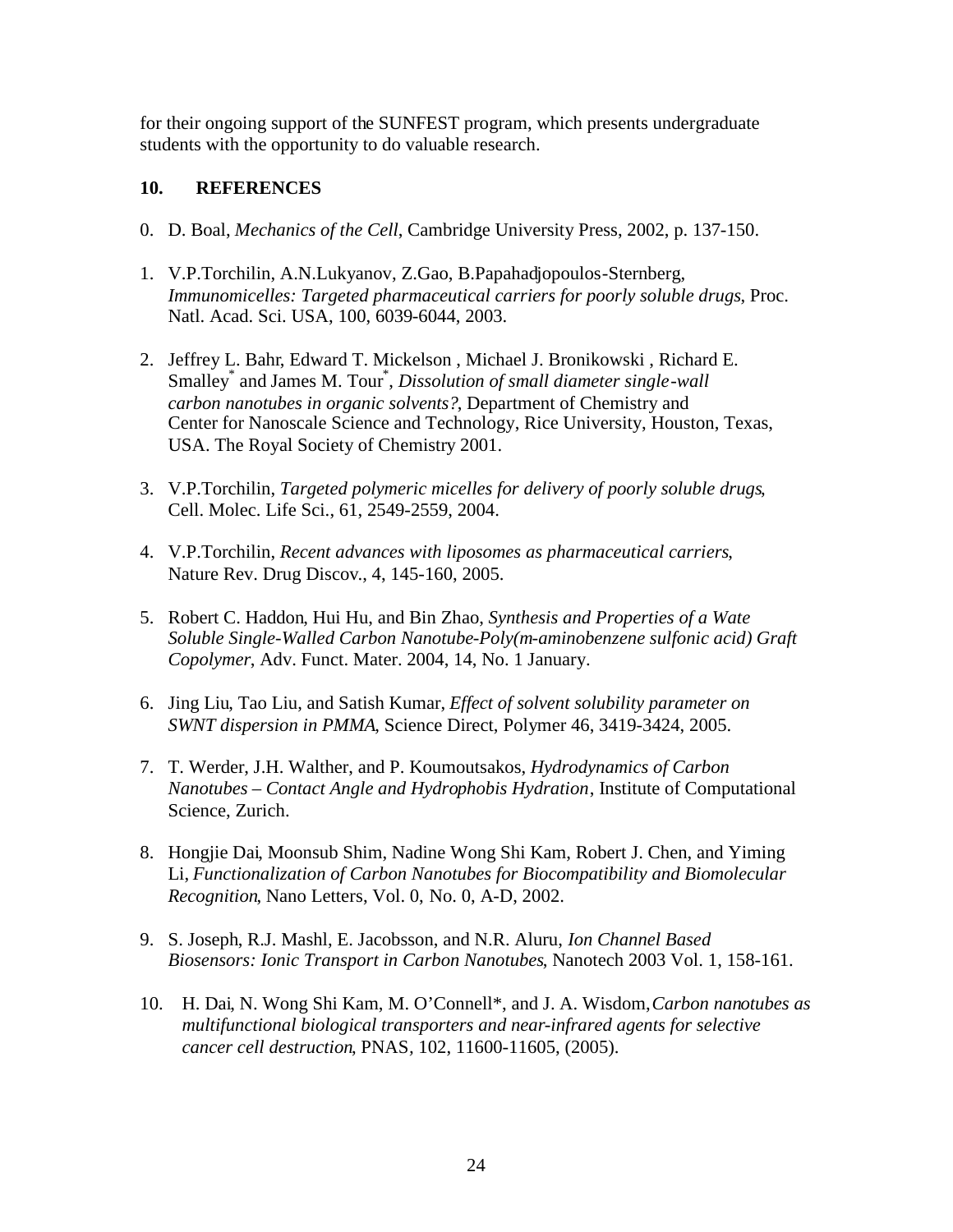- 11. Bin Zhao, Hui Hu, Aiping Yu, Daniel Perea, and Robert C. Haddon, *Synthesis and Characterization of Water Soluble Single-Walled Carbon Nanotube Graft Copolymers*, J Am Chem Soc. 2005 Jun 8;127(22):8197-203.
- 12. David E. Luzzi and Brian W. Smith, *Formation Mechanism of Fullerene Peapods and Coaxial Tubes: A Path to Large Scale Synthesis*, Chemical Physics Letters, 2000 April 21: 169-174.
- 13. J. M. Bonard, T. Stora, J. P. Salvetat, F. Maier, T. Stoeckli, C. Duschl, L. Forro, W. A. de Heer and A. Chatelain, *Purification and size-selection of carbon nanotubes*, Advanced Materials 9, 827 (1997).
- 14. C.V. Nguyen, L. Delzeit, A.M. Cassell, J. Li, J. Han, and M. Meyyappan, *Preparation of Nucleic Acid Functionalized Carbon Nanotube Arrays*, NanoLetters, Vol. 2, pp. 1079-1081 (2002).
- 15. Carter Kittrell; Haiqing Peng; Richard E. Smalley; John E. Fischer; W. Eduard Billups; Robert H. Hauge; Wade Adams; Sivarajan Ramesh; Wei Zhou; Lars M. Ericson; Virginia A. Davis; Rajesh K. Saini; Matteo Pasquali; Yuhuang Wang; Juraj Vavro; Csaba Guthy; Hua Fan; Joseph Sulpizio; Richard Booker; A. Nicholas G. Parra-Vasquez; Myung Jong Kim; Gerry Lavin; Howard Schmidt; Wen-Fang Hwang, *Macroscopic, Neat, Single-Walled Carbon Nanotube Fibers*, Science, Volume 305, Issue 5689, Pages 1447 - 1450, 2004-09-03
- 16. Vladislav A. Ryzhkov, *Bulk Production and Applications of Naturally Short Carbon Multi Wall Nanotubes*, Rosseter Holdings Ltd, Cyprus, slava@enanoscience.com.
- 17. Robert Langer, *New Methods of Drug Delivery*, Science, New Series, Vol. 249, No. 4976. (Sep. 28, 1990), 1527-1533.
- 18. P. M. Ajayan, *Nanotubes From Carbon*, Rensselaer Polytechnic Institute, Chem. Rev. 1999, 99, 1787-1799.
- 19. Niraj Sinha and John T.-W. Yeow, *Carbon Nanotubes for Biomedical Applications*, IEEE Transactions on Nanobioscience, Vol. 4, No. 2, June 2005, 180 195.
- 20. Dan Luo, *Nanotechnology and DNA Delivery*, MRS Bulletin, Vol. 30, September 2005, 654-658.
- 21. Andreas Hirsch, *Functionalization of Single-Walled Carbon Nanotubes*, MiniReview, Angew. Chem. Int. Ed. 2002, Vol. 41, No. 11, 1853-1859.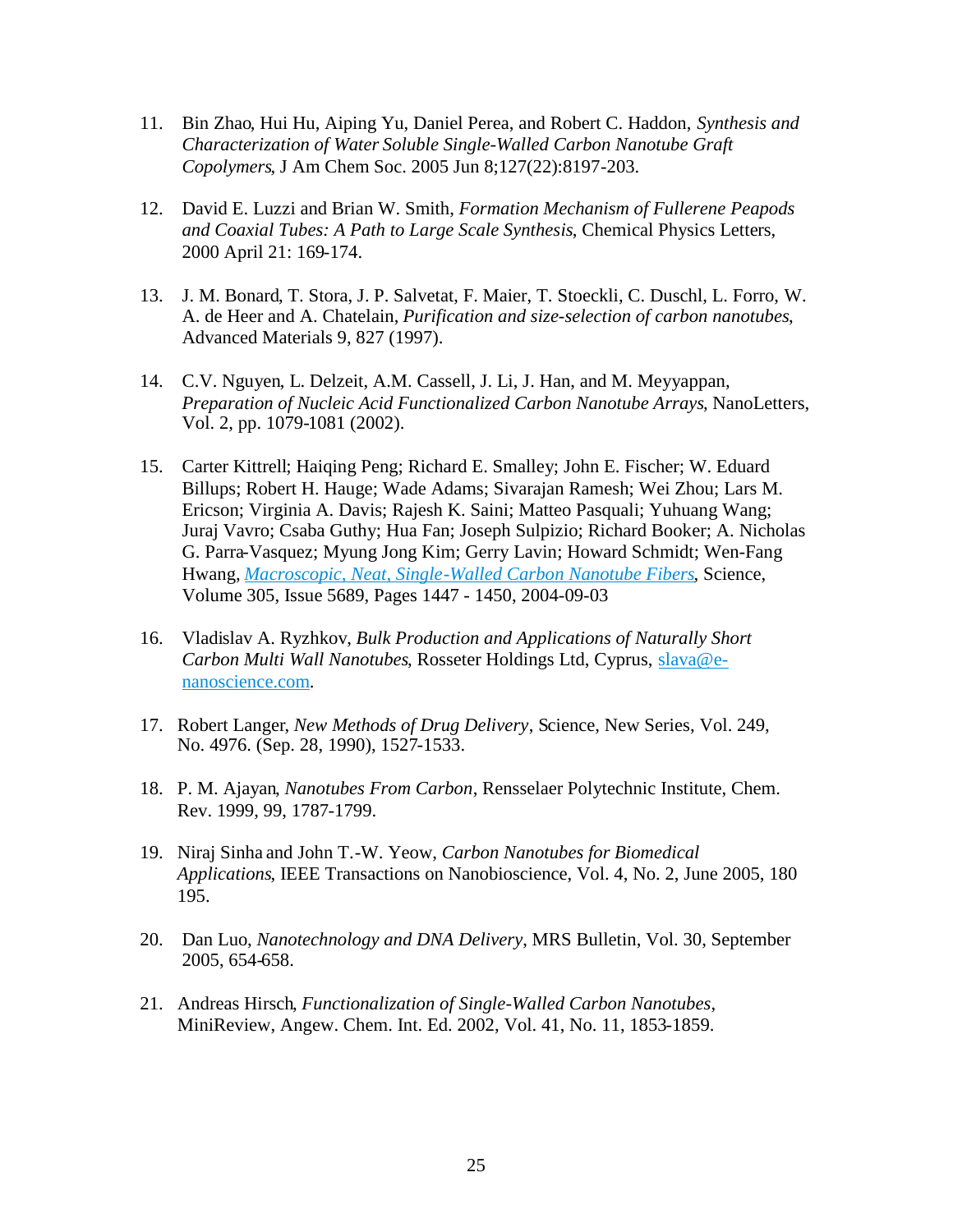- 22. Rajdip Bandyopadhyaya, Einat Nativ-Roth, Oren Regev, and Rachel Yerushalmi-Rozen, *Stabilization of Individual Carbon Nanotubes in Aqueous Soultions*, Nano Letters 2002, Vol. 2, No.1, 25-28.
- 23. Dimitrios Tasis, Nikos Tagmatarchis, Vasilios Georgakilas, and Maurizio Prato, *Soluble Carbon Nanotubes*, Concepts, Chemistry: A European Journal, 2003, Vol. 9, 4000-4008.
- 24. James M. Tour and Christopher A. Dyke, *Overcoming the Insolubility of Carbon Nanotubes Through High Degrees of Sidewall Functionalization*, Concepts, Chemistry: A European Journal, 2004, Vol. 10, 812-817.
- 25. Howard Wang, Wei Zhou, Derek L. Ho, Karen I. Winey, John E. Fischer, Charles J. Glinka, and Erik K. Hobbie, *Dispersing Single-Walled Carbon Nanotubes with Surfactants: A Small Angle Neutron Scattering Study*, Nano Letters 2004, Vol. 4, No. 9, 1789-1793.
- 26. R. Prakash, S. Washburn, R. Superfine, R. E. Cheney, and M. R. Falvo, *Visualization of individual carbon nanotubes with fluorescence microscopy using conventional fluorophores*, Applied Physics Letter, August 2003, Vol. 83, No. 6, 1219-1221.
- 27. K. Otobe, H. Nakao, H. Hayashi, F. Nihey, M. Yudasaka, and S. Iijima, *Fluorescence Visualization of Carbon Nanotubes by Modification with Silicon-Based Polymer*, Nano Letters 2002, Vol. 2, No. 10, 1157-1160.
- 28. Sandeep Kumar, Rajesh Kumar, Ranvinder Singh, Rakesh Kumar, Awdhesh Kumar Shukla, V.K. Jindal, and Lalit M. Bharadwaj, *Binding of Carbon Nanotubes Dispersed by Optical Tweezer on Silicon Surface*, Azojono – Journal of Nanotechnology Online, June 2006, Vol. 2.
- 29. Z. F. Ren, Z. P. Huang, J. W. Xu, J. H. Wang, P. Bush, M. P. Siegal, and P. N. Provencio, *Synthesis of Large Arrays of Well-Aligned Carbon Nanotubes on Glass*, Science 1998, Vol. 282, 1105-1107.
- 30. E. Mathiowitz, *Encyclopedia of Controlled Drug Delivery*, Volumes 1-2, 1999 John Wiley & Sons, p. 461-492.
- 31. K. L. Anderson, E. Manias, R.A. Vaia, and B.L. Farmer, *Dispersion of Single Walled Carbon Nanotubes by Sodium Dodecyl Sulfonate Surfactants in Aqueous Soultion: Molecular Dynamics Simulation*, Materials and Manufacturing Directorate, Dept. of Materials Science and Engineering, The Pennsylvania State University.
- 32. Overview "Anatomy of a Patenting Area: Solubilization of Carbon Nanotubes", Based on the NanoSPRINT Encyclopedia of Carbon Nanotubes, Carbon Nanotubes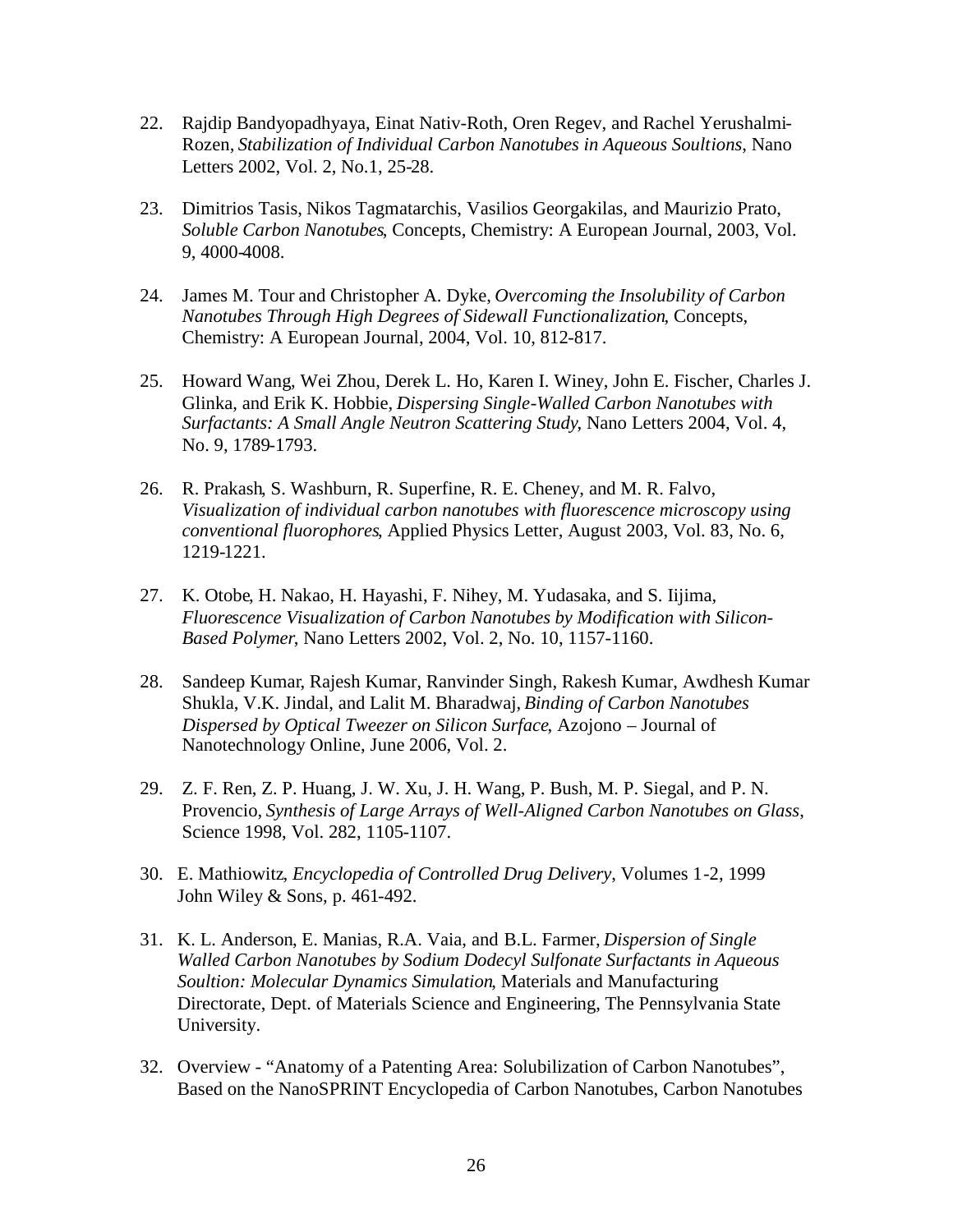Monthly, No. 4, Dec. 2005.

- 33. M. S. Dresselhaus, G. Dresselhaus, and Ph. Avouris, *Carbon Nanotubes: Synthesis, Structure, Properties, and Applications*, Springer, New York, Volume 80, 2000, p. 1-29.
- 34. C.N.R. Rao and A. Govindaraj, *Nanotubes and Nanowires*, RSC Publishing, Cambridge, The Royal Society of Chemistry 2005, p. 1-66. \
- 35. S.H. Jeong, K.K. Kim, K.H. An, S.Y. Jeon, S.H. Lee, and Y.H. Lee, Determination of Carbon Nanotubes Concentration in Solvent by Using Optical Absorption Spectroscopy, *NT06: Seventh International Conference on the Science and Application of Nanotubes*, Nagano, Japan, June 2006.
- 36. Y.Y. Huang, S.V. Ahir, and E.M. Terentjev, *Dispersion Rheology of Carbon Nanotubes in a Polymer Matrix*, Physical Review B 73, No. 125422, 2006.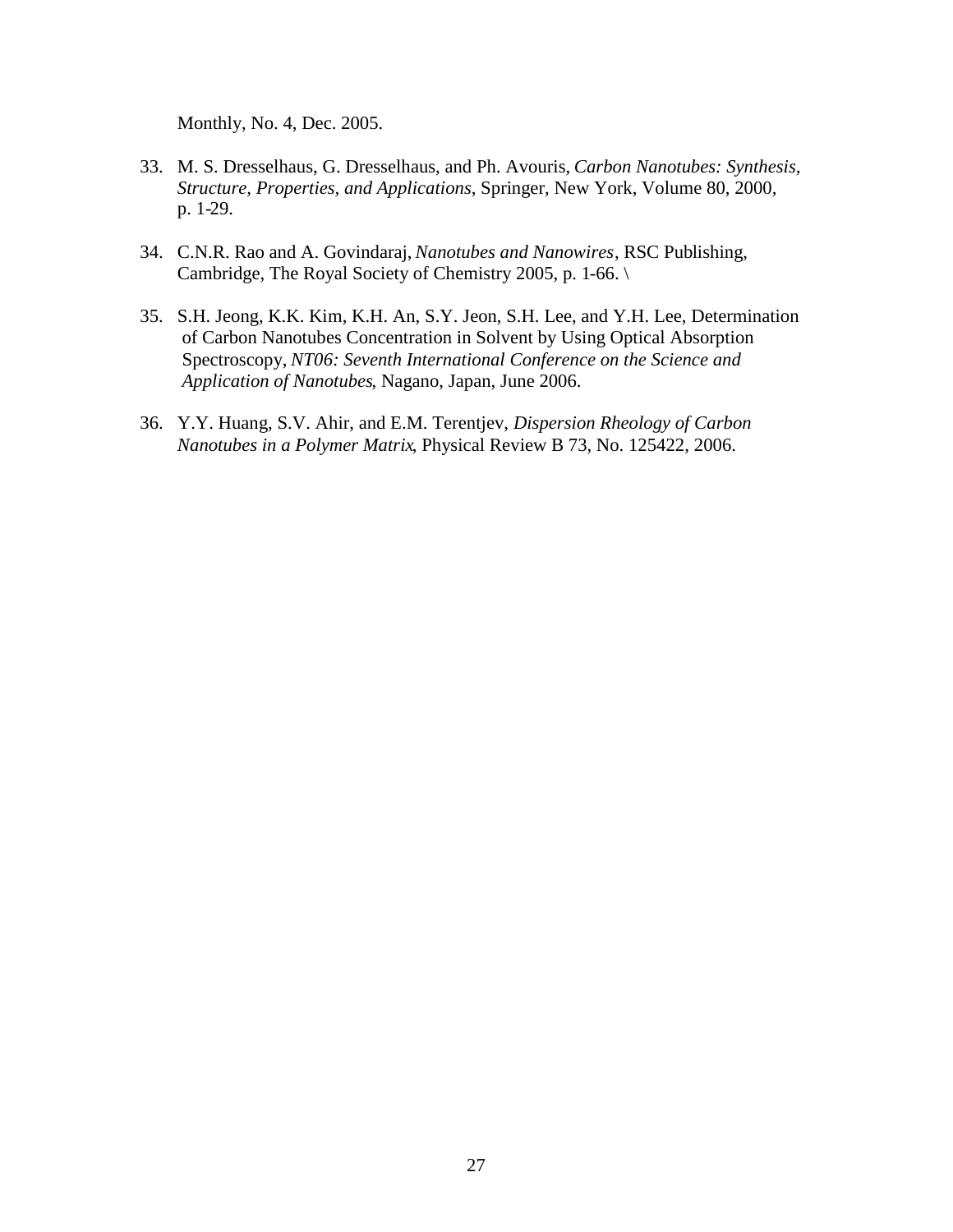## **APPENDIX A:**

# CALBIOCHEM®

Data Sheet 565784 Rev. 23-November-04 JSW

#### y-Secretase Inhibitor IX in Solution Cat. No. 565784

| Description:                                                            | A cell-permeable dipeptide that inhibits y-secretase activity and suppresses $AB$<br>production (Aβ total IC <sub>50</sub> = 115 nM; Aβ <sub>42</sub> IC <sub>50</sub> = 200 nM). Reported to be<br>functionally active in both HEK293 cells overexpressing human APP751 and<br>neuronal cultures, however, it does not affect the secretion of amyloid-b<br>precursor protein (APP). Effective in acutely lowering Ab in APPV717F-<br>transgenic mice. Also effective in inhibiting the production of an $\sim$ 6 kDa C-<br>terminal cleavage product (CTFg) in HEK293 cells stably transfected with the<br>Swedish mutant, $\beta$ APP <sub>695</sub> . Reported to reduce extracellular A $\beta$ plaques and<br>intracellular Aβ accumulation in 3xTqAD transgenic mice. |  |  |  |
|-------------------------------------------------------------------------|------------------------------------------------------------------------------------------------------------------------------------------------------------------------------------------------------------------------------------------------------------------------------------------------------------------------------------------------------------------------------------------------------------------------------------------------------------------------------------------------------------------------------------------------------------------------------------------------------------------------------------------------------------------------------------------------------------------------------------------------------------------------------|--|--|--|
| Form:                                                                   | Liquid. Supplied as a 25 mM (5 mg/462 μl) solution of y-Secretase Inhibitor IX<br>(Cat. No. 565770) in DMSO. Packaged under inert gas.                                                                                                                                                                                                                                                                                                                                                                                                                                                                                                                                                                                                                                       |  |  |  |
| Molecular Weight:                                                       | 432.5                                                                                                                                                                                                                                                                                                                                                                                                                                                                                                                                                                                                                                                                                                                                                                        |  |  |  |
| Molecular Formula:                                                      | $C_{23}H_{26}F_2N_2O_4$                                                                                                                                                                                                                                                                                                                                                                                                                                                                                                                                                                                                                                                                                                                                                      |  |  |  |
|                                                                         |                                                                                                                                                                                                                                                                                                                                                                                                                                                                                                                                                                                                                                                                                                                                                                              |  |  |  |
| Structure:                                                              | CO <sub>2</sub> -t-Bu<br>Ö                                                                                                                                                                                                                                                                                                                                                                                                                                                                                                                                                                                                                                                                                                                                                   |  |  |  |
| Purity:                                                                 | $\geq$ 95% by HPLC                                                                                                                                                                                                                                                                                                                                                                                                                                                                                                                                                                                                                                                                                                                                                           |  |  |  |
| Storage:                                                                | REFRIGERATOR (+4°C). Protect from light. Hygroscopic. Following initial use.<br>aliquot and refrigerate (+4*deg;C). This product is stable for 2 years as<br>supplied.                                                                                                                                                                                                                                                                                                                                                                                                                                                                                                                                                                                                       |  |  |  |
| Toxicity:                                                               | MSDS available upon request.                                                                                                                                                                                                                                                                                                                                                                                                                                                                                                                                                                                                                                                                                                                                                 |  |  |  |
| <b>References:</b>                                                      | Oddo, S., et al. 2004. Neuron 43, 321.<br>Dovey, H.F., et al. 2001. J. Neurochem. 76, 173.<br>Vandermeeren, M., et al. 2001. Neurosci. Lett. 315, 145.                                                                                                                                                                                                                                                                                                                                                                                                                                                                                                                                                                                                                       |  |  |  |
| <b>USA and Canada</b><br>Tel (800) 628-8470<br>technical@calbiochem.com | Germany<br>United Kingdom and Ireland<br>All Other Countries<br>Tel 0800 100 3496<br>UK Freefone 0800 622935<br><b>Contact Your Local Distributor</b><br>techservice@merckbiosciences.de<br>Ireland Toll Free 1800 409445<br>www.calbiochem.com<br>customer.service<br>technical@calbiochem.com<br>@merckbiosciences.co.uk                                                                                                                                                                                                                                                                                                                                                                                                                                                   |  |  |  |
|                                                                         | A Brand of EMD Biosciences, Inc., an Affiliate of Merck KGaA, Darmstadt, Germany<br>www.calbiochem.com                                                                                                                                                                                                                                                                                                                                                                                                                                                                                                                                                                                                                                                                       |  |  |  |

www.calbiochem.com<br>FOR RESEARCH USE ONLY. NOT FOR HUMAN OR DIAGNOSTIC USE.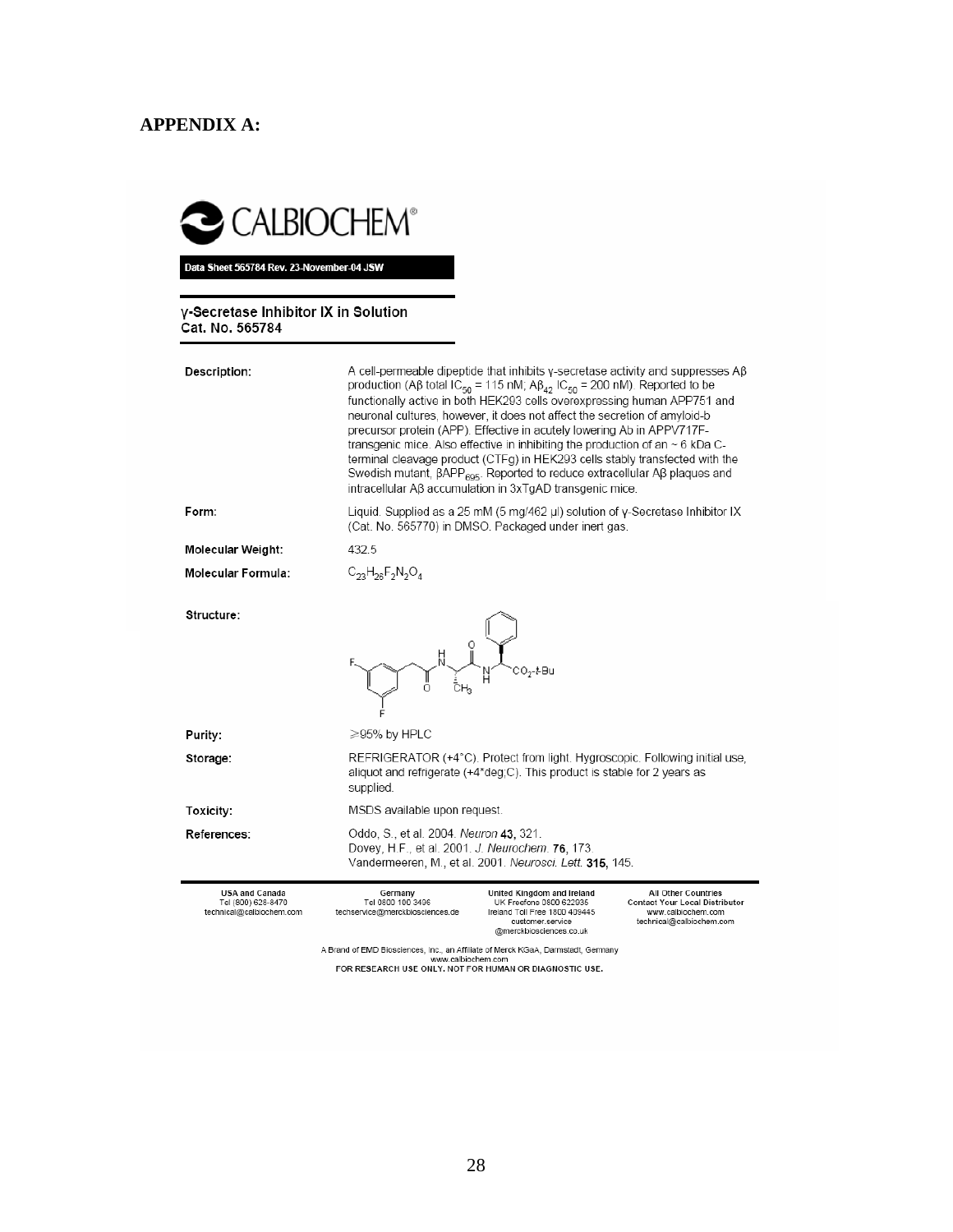#### **APPENDIX B:**

# QUOTATION

To: Alexsandra, alf8@Lehigh.EDU.

From: Zhongping Huang

Date: 8/15/2006

Re: NanoLab Carbon nanotube arrays

| Item                                                   | Quantity | Description                                                                                                                                                                                                                                                                                                                                                                                                                                                                                                                                                                                                                                                                                                                                                                                            | Price<br>Each         | Total<br>Amount |
|--------------------------------------------------------|----------|--------------------------------------------------------------------------------------------------------------------------------------------------------------------------------------------------------------------------------------------------------------------------------------------------------------------------------------------------------------------------------------------------------------------------------------------------------------------------------------------------------------------------------------------------------------------------------------------------------------------------------------------------------------------------------------------------------------------------------------------------------------------------------------------------------|-----------------------|-----------------|
| Functio<br>n-alized<br>low site<br>density<br>of array | 1        | 8x8 mm <sup>2</sup> low site density of carbon<br>nanotube array on $15x15$ mm <sup>2</sup> , 300 nm<br>chromium-coated Si (400-500 microns<br>thick). Target nanotube diameter ~100<br>nm, and target length 2 microns.<br>Nanotube site density 5x10 <sup>6</sup> CNTs/cm <sup>2</sup> .<br>Seal the low site density of nanotube<br>array with spin-on-glass, sealing height<br>1 micron.<br>Treat nanotube tips with HF to remove<br>the spin-on-glass from surface, and<br>then with HNO3 and H2SO4 acid to<br>functionalize nanotube tips.<br>After tips functionalized, put the sealed<br>array into HF acid to remove 0.5 micron<br>deep spin-on-glass and remain 0.5<br>micron thick to support nanotubes in<br>freestanding.<br>Making the functionalized carbon<br>nanotubes into DI water. | \$2000.00<br>\$200.00 |                 |

Standard lead time is 8-10 weeks after a purchase order is received. The actual lead time could be short than it, depending on concurrent order load. Each array will be accompanied by SEM images verifying length, diameter, etc. Terms: P.O may be faxed to 617 581 6749, Terms Net 30 or credit card. **Shipping and taxes are not included.**

Zhongping Huang, NanoLab, Inc.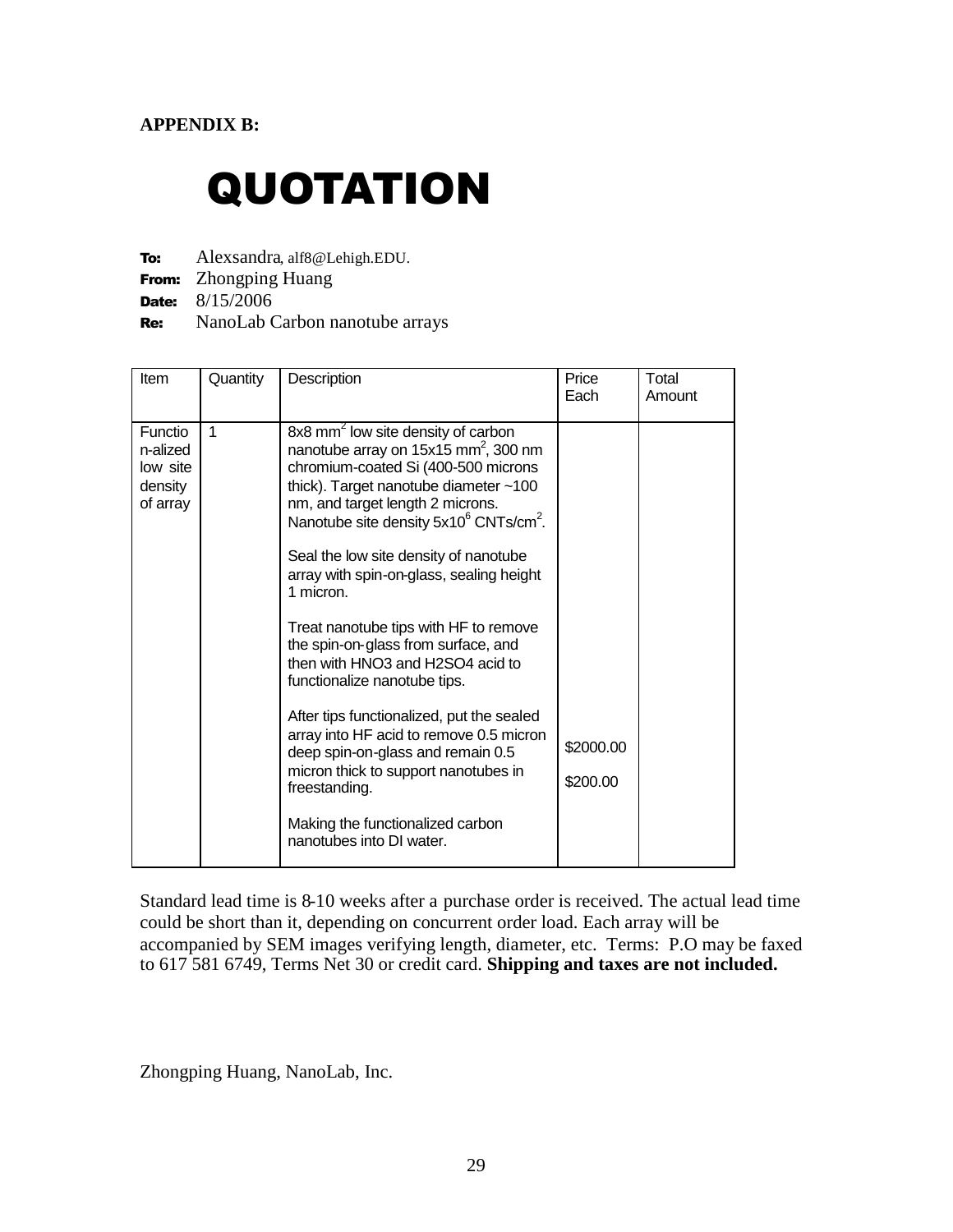# QUOTATION

To: Alexsandra, alf8@Lehigh.EDU.

From: Zhongping Huang

**Date:** 8/15/2006

#### Re: NanoLab Carbon nanotube arrays

| Item                                                          | Quantity | Description                                                                                                                                                                                                                                                                                                                                                                                                                                                                                                                                                                                                                                                                                     | Price Each   | <b>Total Amount</b> |
|---------------------------------------------------------------|----------|-------------------------------------------------------------------------------------------------------------------------------------------------------------------------------------------------------------------------------------------------------------------------------------------------------------------------------------------------------------------------------------------------------------------------------------------------------------------------------------------------------------------------------------------------------------------------------------------------------------------------------------------------------------------------------------------------|--------------|---------------------|
| <b>Function</b><br>-alized<br>low site<br>density<br>of array | 1        | 15x15 mm <sup>2</sup> low site density of carbon<br>nanotube array on 25x25 mm <sup>2</sup> , 300 nm<br>chromium-coated Si (400-500 microns thick).<br>Target nanotube diameter ~100 nm, and target<br>length 2 microns. Nanotube site density 5x10 <sup>6</sup><br>$CNTS/cm2$ .<br>Seal the low site density of nanotube array with<br>spin-on-glass, sealing height 1 micron.<br>Treat nanotube tips with HF to remove the<br>spin-on-glass from surface, and then with<br>HNO3 and H2SO4 acid to functionalize<br>nanotube tips.<br>After tips functionalized, put the sealed array<br>into HF acid to remove spin-on-glass.<br>Making the functionalized carbon nanotubes<br>into DI water. | \$2600.00    | \$2600.00           |
|                                                               |          |                                                                                                                                                                                                                                                                                                                                                                                                                                                                                                                                                                                                                                                                                                 |              |                     |
|                                                               |          |                                                                                                                                                                                                                                                                                                                                                                                                                                                                                                                                                                                                                                                                                                 |              |                     |
|                                                               |          |                                                                                                                                                                                                                                                                                                                                                                                                                                                                                                                                                                                                                                                                                                 | <b>TOTAL</b> | \$2600.00           |

Standard lead time is 8-10 weeks after a purchase order is received. The actual lead time could be short than it, depending on concurrent order load. Each array will be accompanied by SEM images verifying length, diameter, etc. Terms: P.O may be faxed to 617 581 6749, Terms Net 30 or credit card. **Shipping and taxes are not included.**

Zhongping Huang, NanoLab, Inc.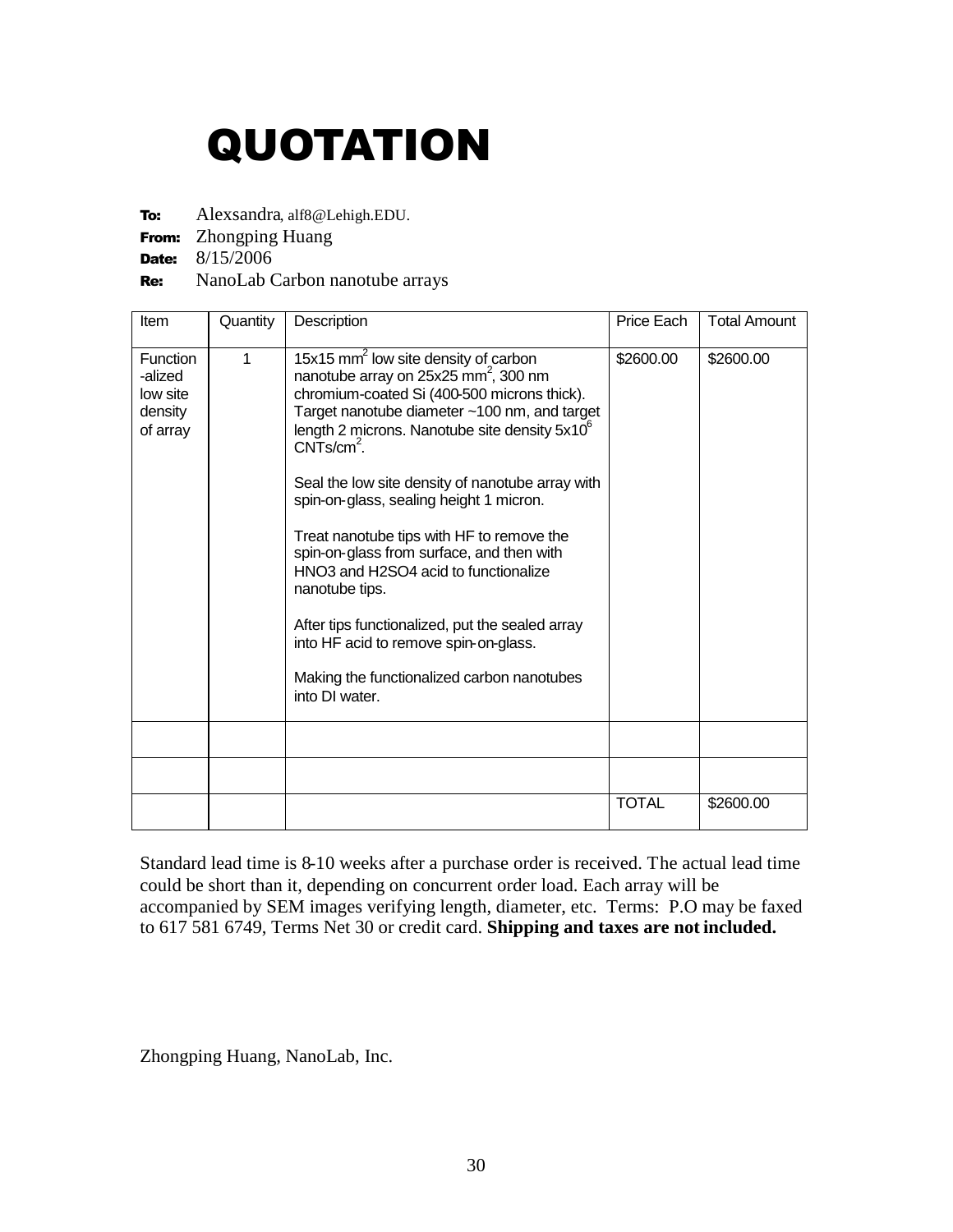# QUOTATION

To: Alexsandra, alf8@Lehigh.EDU.

From: Zhongping Huang

**Date:** 8/15/2006

#### Re: NanoLab Carbon nanotube arrays

| Item                                                          | Quantity | Description                                                                                                                                                                                                                                                                                                                                                                                                                                                                                                                                                                                                                                                                                     | Price Each   | <b>Total Amount</b> |
|---------------------------------------------------------------|----------|-------------------------------------------------------------------------------------------------------------------------------------------------------------------------------------------------------------------------------------------------------------------------------------------------------------------------------------------------------------------------------------------------------------------------------------------------------------------------------------------------------------------------------------------------------------------------------------------------------------------------------------------------------------------------------------------------|--------------|---------------------|
| <b>Function</b><br>-alized<br>low site<br>density<br>of array | 2        | 15x15 mm <sup>2</sup> low site density of carbon<br>nanotube array on 25x25 mm <sup>2</sup> , 300 nm<br>chromium-coated Si (400-500 microns thick).<br>Target nanotube diameter ~100 nm, and target<br>length 2 microns. Nanotube site density 5x10 <sup>6</sup><br>$CNTS/cm2$ .<br>Seal the low site density of nanotube array with<br>spin-on-glass, sealing height 1 micron.<br>Treat nanotube tips with HF to remove the<br>spin-on-glass from surface, and then with<br>HNO3 and H2SO4 acid to functionalize<br>nanotube tips.<br>After tips functionalized, put the sealed array<br>into HF acid to remove spin-on-glass.<br>Making the functionalized carbon nanotubes<br>into DI water. | \$2340.00    | \$4680.00           |
|                                                               |          |                                                                                                                                                                                                                                                                                                                                                                                                                                                                                                                                                                                                                                                                                                 |              |                     |
|                                                               |          |                                                                                                                                                                                                                                                                                                                                                                                                                                                                                                                                                                                                                                                                                                 |              |                     |
|                                                               |          |                                                                                                                                                                                                                                                                                                                                                                                                                                                                                                                                                                                                                                                                                                 | <b>TOTAL</b> | \$4680.00           |

Standard lead time is 8-10 weeks after a purchase order is received. The actual lead time could be short than it, depending on concurrent order load. Each array will be accompanied by SEM images verifying length, diameter, etc. Terms: P.O may be faxed to 617 581 6749, Terms Net 30 or credit card. **Shipping and taxes are not included.**

Zhongping Huang, NanoLab, Inc.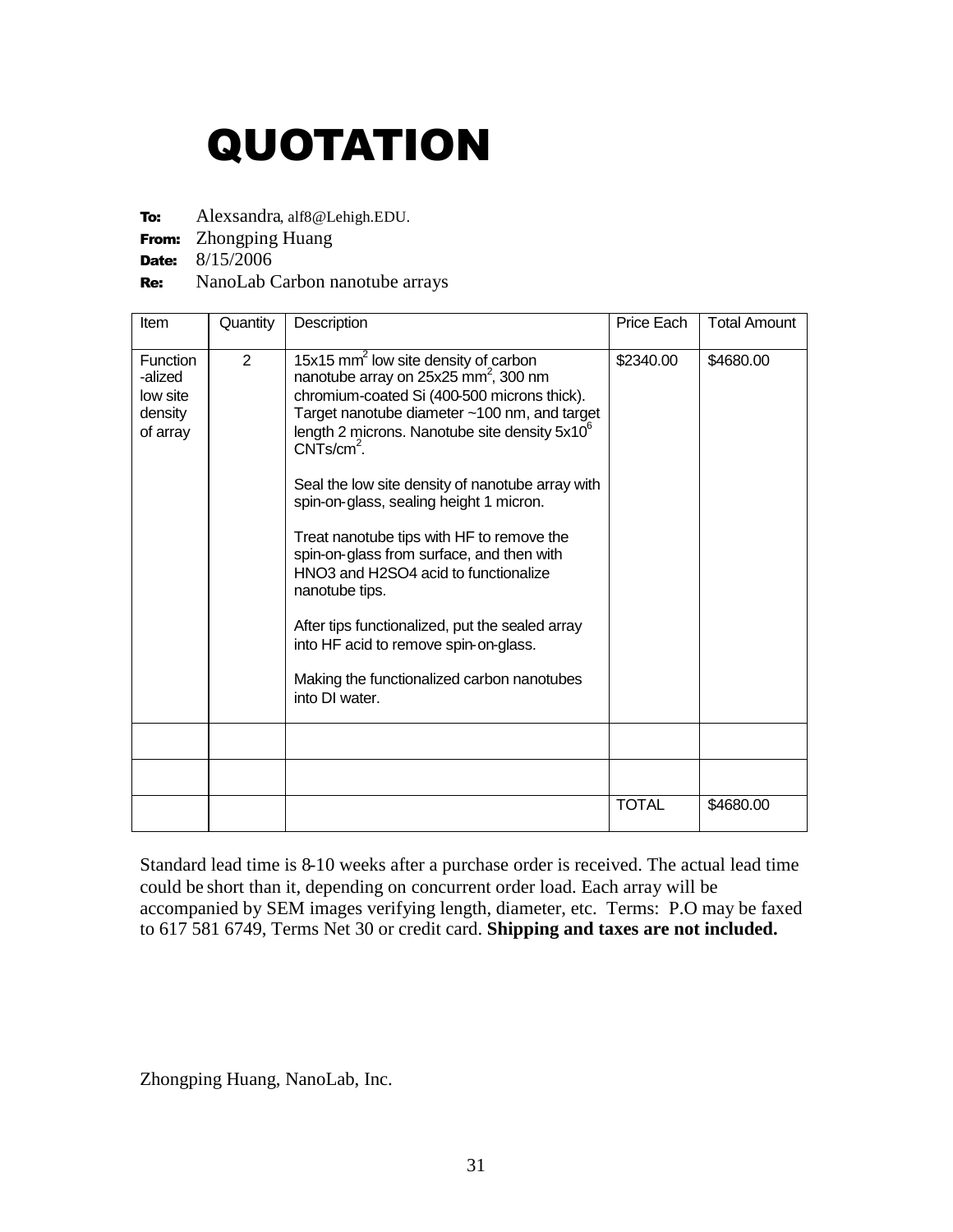## **APPENDIX C:**

| <b>Product Name</b>                  | DiIC16(3)<br>[1,1'-Dihexadecyl-3,3,3',3'-tetramethylindocarbocyanine perchlorate]                                                                                                                                                                                                                                                                                                                                                                                                                                                                                                                                                                                                                                                                                                                                                                                                                                                                                                                                                                                                                                                                                                                                                                                                                                                                                                                                                                                                                                                                                                                                                                                                                                                                                                                                                                                                                                                                                                                                                   |  |  |
|--------------------------------------|-------------------------------------------------------------------------------------------------------------------------------------------------------------------------------------------------------------------------------------------------------------------------------------------------------------------------------------------------------------------------------------------------------------------------------------------------------------------------------------------------------------------------------------------------------------------------------------------------------------------------------------------------------------------------------------------------------------------------------------------------------------------------------------------------------------------------------------------------------------------------------------------------------------------------------------------------------------------------------------------------------------------------------------------------------------------------------------------------------------------------------------------------------------------------------------------------------------------------------------------------------------------------------------------------------------------------------------------------------------------------------------------------------------------------------------------------------------------------------------------------------------------------------------------------------------------------------------------------------------------------------------------------------------------------------------------------------------------------------------------------------------------------------------------------------------------------------------------------------------------------------------------------------------------------------------------------------------------------------------------------------------------------------------|--|--|
| <b>Size</b>                          | 100 mg                                                                                                                                                                                                                                                                                                                                                                                                                                                                                                                                                                                                                                                                                                                                                                                                                                                                                                                                                                                                                                                                                                                                                                                                                                                                                                                                                                                                                                                                                                                                                                                                                                                                                                                                                                                                                                                                                                                                                                                                                              |  |  |
| Catalog #                            | 84905                                                                                                                                                                                                                                                                                                                                                                                                                                                                                                                                                                                                                                                                                                                                                                                                                                                                                                                                                                                                                                                                                                                                                                                                                                                                                                                                                                                                                                                                                                                                                                                                                                                                                                                                                                                                                                                                                                                                                                                                                               |  |  |
| US\$                                 | \$95                                                                                                                                                                                                                                                                                                                                                                                                                                                                                                                                                                                                                                                                                                                                                                                                                                                                                                                                                                                                                                                                                                                                                                                                                                                                                                                                                                                                                                                                                                                                                                                                                                                                                                                                                                                                                                                                                                                                                                                                                                |  |  |
| <b>Molecular Weight</b>              | 877.8                                                                                                                                                                                                                                                                                                                                                                                                                                                                                                                                                                                                                                                                                                                                                                                                                                                                                                                                                                                                                                                                                                                                                                                                                                                                                                                                                                                                                                                                                                                                                                                                                                                                                                                                                                                                                                                                                                                                                                                                                               |  |  |
| <b>Spectral</b><br><b>Properties</b> | Abs/Em = $549/565$ nm                                                                                                                                                                                                                                                                                                                                                                                                                                                                                                                                                                                                                                                                                                                                                                                                                                                                                                                                                                                                                                                                                                                                                                                                                                                                                                                                                                                                                                                                                                                                                                                                                                                                                                                                                                                                                                                                                                                                                                                                               |  |  |
| <b>Solvent System</b>                | Ethanol                                                                                                                                                                                                                                                                                                                                                                                                                                                                                                                                                                                                                                                                                                                                                                                                                                                                                                                                                                                                                                                                                                                                                                                                                                                                                                                                                                                                                                                                                                                                                                                                                                                                                                                                                                                                                                                                                                                                                                                                                             |  |  |
| <b>Description</b>                   | Lipophilic neuronal tracer                                                                                                                                                                                                                                                                                                                                                                                                                                                                                                                                                                                                                                                                                                                                                                                                                                                                                                                                                                                                                                                                                                                                                                                                                                                                                                                                                                                                                                                                                                                                                                                                                                                                                                                                                                                                                                                                                                                                                                                                          |  |  |
| <b>References</b>                    | Cheng Z, et al. (2004). Differential control over postganglionic neurons in rat cardiac<br>ganglia by NA and DmnX neurons: anatomical evidence. Am J Physiol Regul Integr<br>Comp Physiol 286, R625-33; Koo YE, et al. (2004). Real-time measurements of<br>dissolved oxygen inside live cells by organically modified silicate fluorescent<br>nanosensors. Anal Chem 76, 2498-505; Wu CC, et al. (2004). High-throughput<br>morphometric analysis of individual neurons. Cereb Cortex 14, 543-54; Suksaweang<br>S, et al. (2004). Morphogenesis of chicken liver: identification of localized growth<br>zones and the role of beta-catenin/Wnt in size regulation. Dev Biol 266, 109-22;<br>Iriyama A, et al. (2004). Effects of indocyanine green on retinal ganglion cells.<br>Invest Ophthalmol Vis Sci 45, 943-7; Vest RS, et al. (2004). Divalent cations<br>increase lipid order in erythrocytes and susceptibility to secretory phospholipase A2.<br>Biophys J 86, 2251-60; Zhang X and Kirsch LE (2004). Correlation of the thermal<br>stability of phospholipid-based emulsions and the microviscosity measurements<br>using fluorescence polarization. Pharm Dev Technol 9, 219-27; Hefnawy MA and<br>Abou-Zeid AM (2003). Differential adaptation of membranes of two osmotolerant<br>fungi, Aspergillus chevalieri and Penicillium expansum to high sucrose<br>concentrations. Acta Microbiol Pol 52, 53-64; Jordan MB, et al. (2003). Liposomal<br>clodronate as a novel agent for treating autoimmune hemolytic anemia in a mouse<br>model. Blood 101, 594-601; Bianchi L, et al. (2003). A potassium channel-MiRP<br>complex controls neurosensory function in Caenorhabditis elegans. J Biol Chem 278,<br>12415-24; deAzevedo LC, et al. (2003). Cortical radial glial cells in human fetuses:<br>depth-correlated transformation into astrocytes. J Neurobiol 55, 288-98; Ramani K<br>and Balasubramanian SV (2003). Fluorescence properties of Laurdan in cochleate<br>phases. Biochim Biophys Acta 1618, 67-78. |  |  |
| <b>Storage</b>                       | 4°C                                                                                                                                                                                                                                                                                                                                                                                                                                                                                                                                                                                                                                                                                                                                                                                                                                                                                                                                                                                                                                                                                                                                                                                                                                                                                                                                                                                                                                                                                                                                                                                                                                                                                                                                                                                                                                                                                                                                                                                                                                 |  |  |